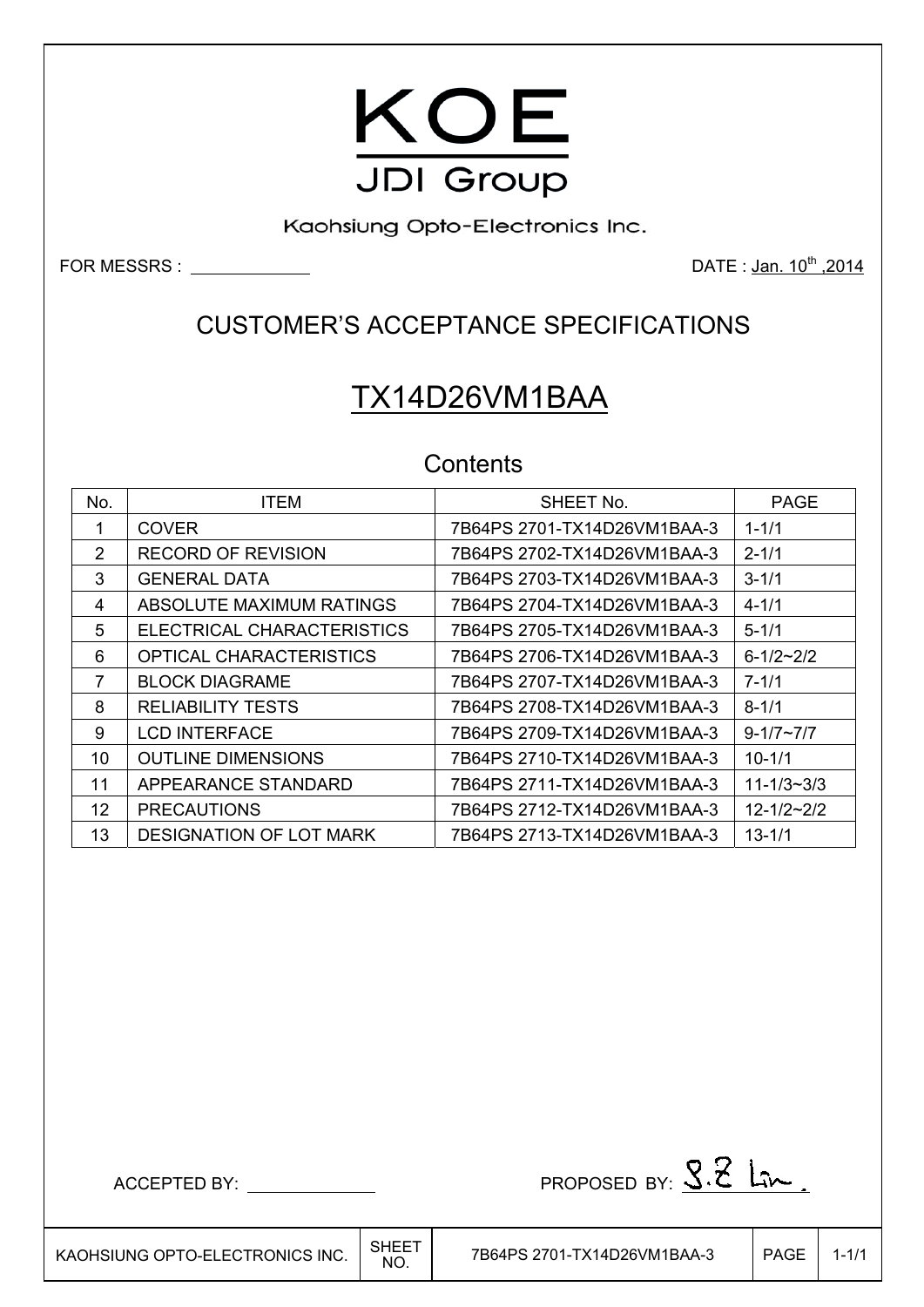## 2. RECORD OF REVISION DATE SHEET No. 1 9.1 INTERFACE PIN CONNECTIONS Jul.19,'13 7B64PS 2709- Correction : TX14D26VM1BAA-2 PAGE 9-1/7 Pin No. Symbol Signal  $\begin{array}{c|c|c|c|c} \hline \end{array}$  L/R  $\begin{array}{c|c|c} \end{array}$  H: Right to left (Default) L: Left to right  $\downarrow$ Pin No. Symbol | Signal 4 L/R H: Left to right (Default) L: Right to left 11.2 LCD APPEARANCE SPECIFICATION Jan. 10,'14 7B64PS 2711 – Revised : TX14D26VM1BAA-3  $3/5$  $1/5$  $1/F$ 1/5 3/5 1/5 PAGE 11 – 2/3  $\textcircled{1}$   $\textcircled{1}$   $\textcircled{1}$   $\textcircled{1}$   $\textcircled{1}$   $\textcircled{1}$   $\textcircled{1}$   $\textcircled{1}$   $\textcircled{1}$   $\textcircled{1}$   $\textcircled{1}$   $\textcircled{1}$   $\textcircled{1}$   $\textcircled{1}$   $\textcircled{1}$   $\textcircled{1}$   $\textcircled{1}$   $\textcircled{1}$   $\textcircled{1}$   $\textcircled{1}$   $\textcircled{1}$   $\textcircled{1}$   $1/5$ 1/5 Area $\circled{2}$  $3/5$ 3/5 Area $\textcircled{\small{1}}$  $1/5$ 1/5  $\overline{a}$ 7B64PS 2711 – 11.2 LCD APPEARANCE SPECIFICATION Removed : LED BACKLIGHT APPEARANCE TX14D26VM1BAA-3 PAGE 11 – 3/3 KAOHSIUNG OPTO-ELECTRONICS INC.  $\Big|\begin{array}{c} \text{SHEET} \ \text{NO} \end{array}\Big|$ 7B64PS 2702-TX14D26VM1BAA-3 | PAGE 2-1/1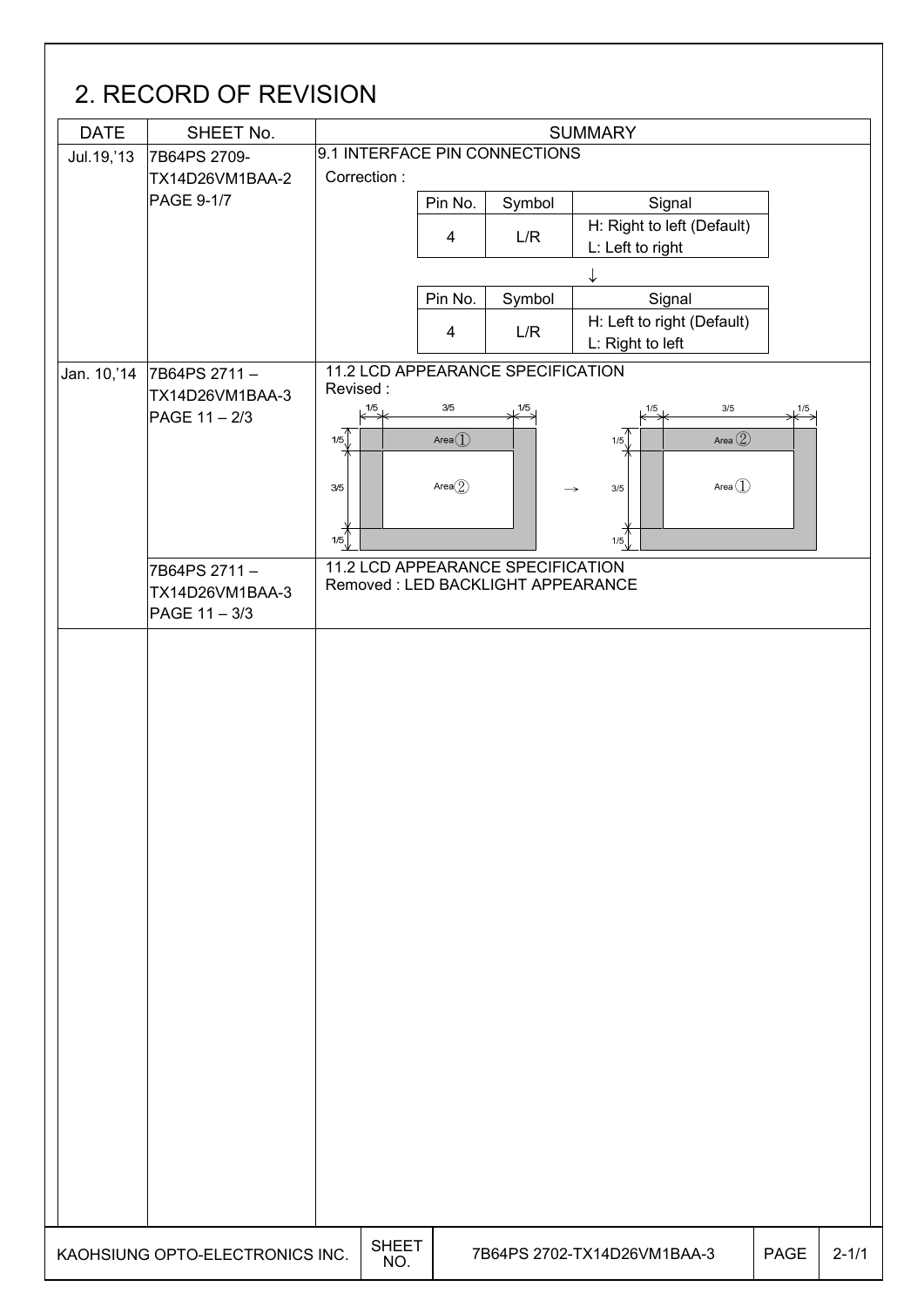## 3. GENERAL DATA

### 3.1 DISPLAY FEATURES

 $\overline{\phantom{a}}$ 

This module is a 5.7" QVGA of 4:3 format amorphous silicon TFT. The pixel format is vertical stripe and sub pixels are arranged as R (red), G (green), B (blue) sequentially. This display is RoHS compliant, COG (chip on glass) technology and LED backlight are applied on this display.

| Part Name                      | TX14D26VM1BAA                                                                                            |
|--------------------------------|----------------------------------------------------------------------------------------------------------|
| <b>Module Dimensions</b>       | 131.0(W) mm x 102.2(H) mm x 7.1 (D) mm typ.                                                              |
| <b>LCD Active Area</b>         | 115.2(W) mm x 86.4(H) mm                                                                                 |
| <b>Pixel Pitch</b>             | $0.36$ (W) mm x $0.36$ (H) mm                                                                            |
| Resolution                     | 320 x 3(RGB)(W) x 240(H) dots                                                                            |
| <b>Color Pixel Arrangement</b> | R, G, B Vertical stripe                                                                                  |
| LCD Type                       | Transmissive Color TFT; Normally White                                                                   |
| Display Type                   | <b>Active Matrix</b>                                                                                     |
| Number of Colors               | 262k Colors                                                                                              |
| <b>Backlight</b>               | 21 LEDs (3 series x 7)                                                                                   |
| Weight                         | 150g                                                                                                     |
| Interface                      | C-MOS; 18-bit RGB; 40 pins                                                                               |
| Power Supply Voltage           | 3.3V for LCD; 12V for Backlight                                                                          |
| <b>Power Consumption</b>       | 0.27 W for LCD;1.68 W for Backlight                                                                      |
| <b>Viewing Direction</b>       | 6 o'clock (without image inversion and least brightness change)<br>12 o'clock (contrast peak located at) |

| KAOHSIUNG OPTO-ELECTRONICS INC. | . SHEE™<br>NO. | 7B64PS 2703-TX14D26VM1BAA-3 | PAGE | $3 - 1/1$ |
|---------------------------------|----------------|-----------------------------|------|-----------|
|---------------------------------|----------------|-----------------------------|------|-----------|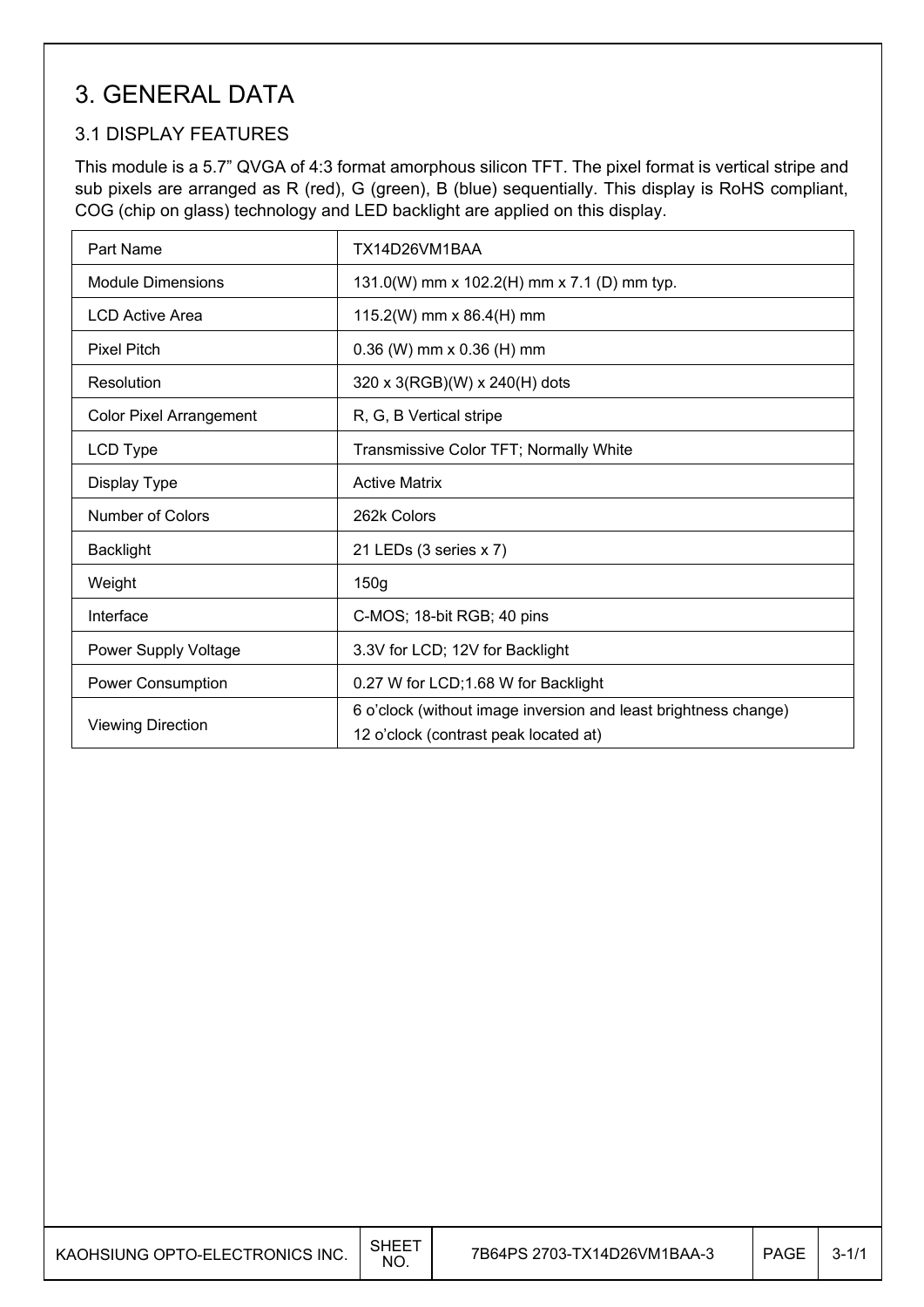## 4. ABSOLUTE MAXIMUM RATINGS

 $\mathsf{I}$ 

| Item                           | Symbol    | Min.   | Max.          | Unit         | Remarks                  |
|--------------------------------|-----------|--------|---------------|--------------|--------------------------|
| <b>Supply Voltage</b>          | $V_{DD}$  | $-0.3$ | 5             | $\vee$       | $\overline{\phantom{a}}$ |
| Input Voltage of Logic         |           | $-0.3$ | $V_{DD}$ +0.3 |              | Note 1                   |
| <b>Operating Temperature</b>   | Top       | $-20$  | 70            | $^{\circ}$ C | Note 2                   |
| Storage Temperature            | Tst       | $-30$  | 80            | $^{\circ}$ C | Note 2                   |
| <b>Backlight Input Voltage</b> | $V_{LED}$ |        | 14.5          |              |                          |

Note 1: The rating is defined for the signal voltages of the interface such as CLK, DE, Hsync, Vsync, MODE, U/D, L/R and RGB data bus.

Note 2: The maximum rating is defined as above based on the chamber temperature, which might be different from ambient temperature after assembling the panel into the application. Moreover, some temperature-related phenomenon as below needed to be noticed:

- Background color, contrast and response time would be different in temperatures other than  $25^{\circ}$ C.

- Operating under high temperature will shorten LED lifetime.

|  | KAOHSIUNG OPTO-ELECTRONICS INC. $\Big \begin{array}{cc} \text{SHEET} \ \text{NO} \end{array}\Big $ |  |
|--|----------------------------------------------------------------------------------------------------|--|
|--|----------------------------------------------------------------------------------------------------|--|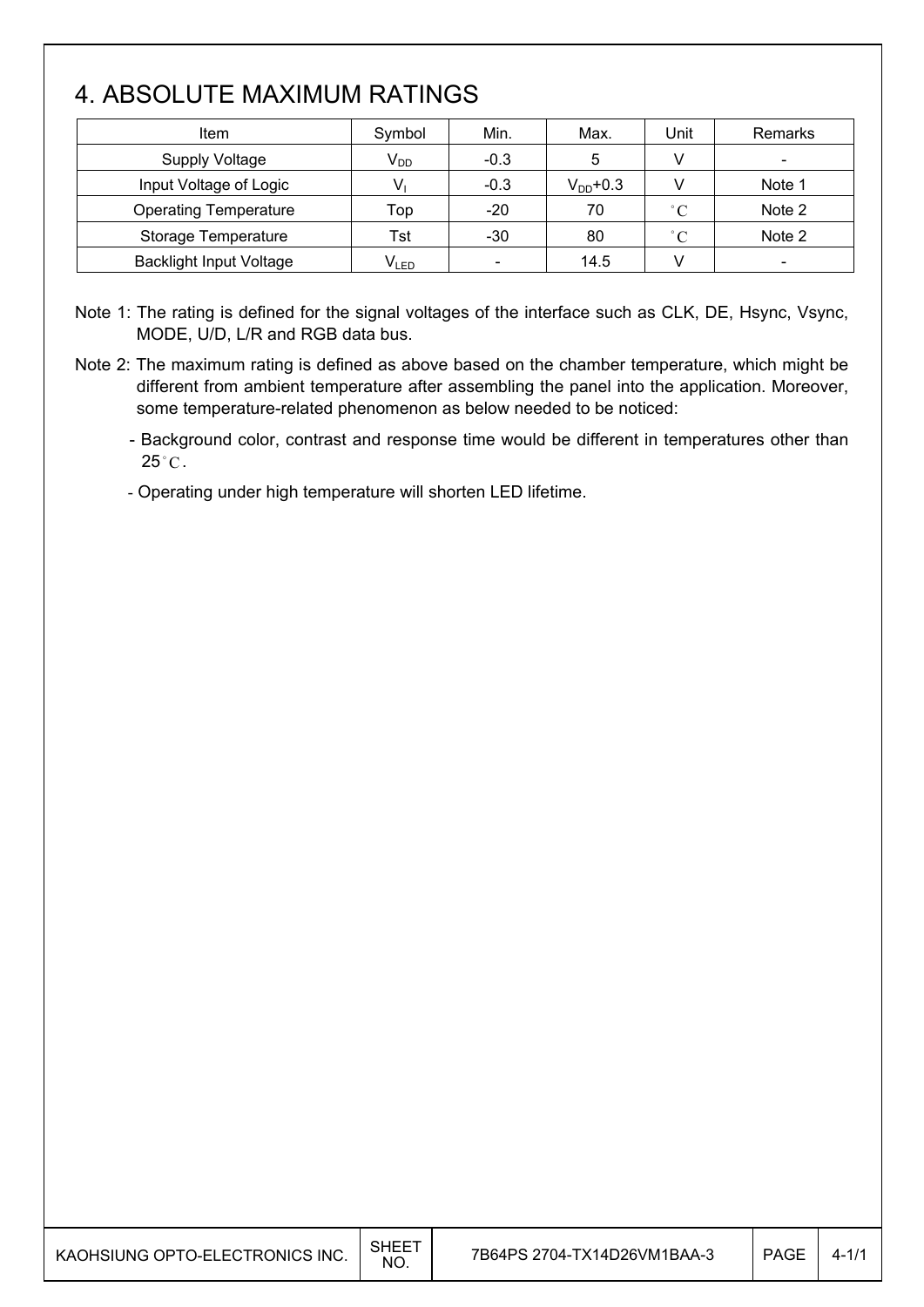# 5. ELECTRICAL CHARACTERISTICS

### 5.1 LCD CHARACTERISTICS

| Item                   | Symbol                     | Condition                | Min.               | Typ.  | Max.               | Unit       | Remarks |
|------------------------|----------------------------|--------------------------|--------------------|-------|--------------------|------------|---------|
| Power Supply Voltage   | $V_{DD}$                   |                          | 3.0                | 3.3   | 3.6                | V          |         |
| Input Voltage of Logic |                            | "H" level                | 0.7V <sub>DD</sub> |       | $V_{DD}$           |            |         |
|                        | $V_1$                      | "L" level                | $V_{SS}$           |       | 0.3V <sub>DD</sub> | V          | Note 1  |
| Power Supply Current   | <b>IDD</b>                 | $VDD=3.3V$               |                    | 57    | 75                 | mA         | Note 2  |
| <b>Vsync Frequency</b> | $J_{\nu}$                  |                          | 54                 | 60    | 66                 | Hz         |         |
| <b>Hsync Frequency</b> | $f_{\scriptscriptstyle H}$ | $\overline{\phantom{a}}$ | 14.20              | 15.68 | 17.35              | <b>KHz</b> |         |
| <b>CLK Frequency</b>   | ) clk                      |                          | 5.79               | 6.4   | 7.08               | <b>MHz</b> |         |

Note 1: The rating is defined for the signal voltages of the interface such as DE, CLK, MODE, U/D, L/R and RGB data bus.

Note 2: An all black check pattern is used when measuring IDD.  $f_v$  is set to 60 Hz.

### 5.2 BACKLIGHT CHARACTERISTICS

| 9.2 DAUNLIUM UMARAUTERISTIUS |                             |                          |      |      |                          |      | $T_a = 25$ °C |
|------------------------------|-----------------------------|--------------------------|------|------|--------------------------|------|---------------|
| Item                         | Symbol                      | Condition                | Min. | Typ. | Max.                     | Unit | Remarks       |
| <b>LED Input Voltage</b>     | $\mathsf{V}_{\mathsf{LED}}$ |                          | 11.5 | 12   | 12.5                     |      | Note1         |
| LED Forward Current          | ILED                        | $\overline{\phantom{0}}$ | 110  | 140  | 170                      | mA   | Note 1        |
| LED lifetime                 | -                           | 140 mA                   |      | 40K  | $\overline{\phantom{a}}$ | hrs  | Note 2        |

Note 1: As Fig. 5.1 shown, LED current is around 140 mA when applying 12V  $V_{LED}$  to the LED circuit.

Note 2: The estimated lifetime is specified as the time to reduce 50% brightness by applying 140 mA at  $25^{\circ}$ C.



Fig. 5.1

 $T_a = 25$  °C, Vss = 0V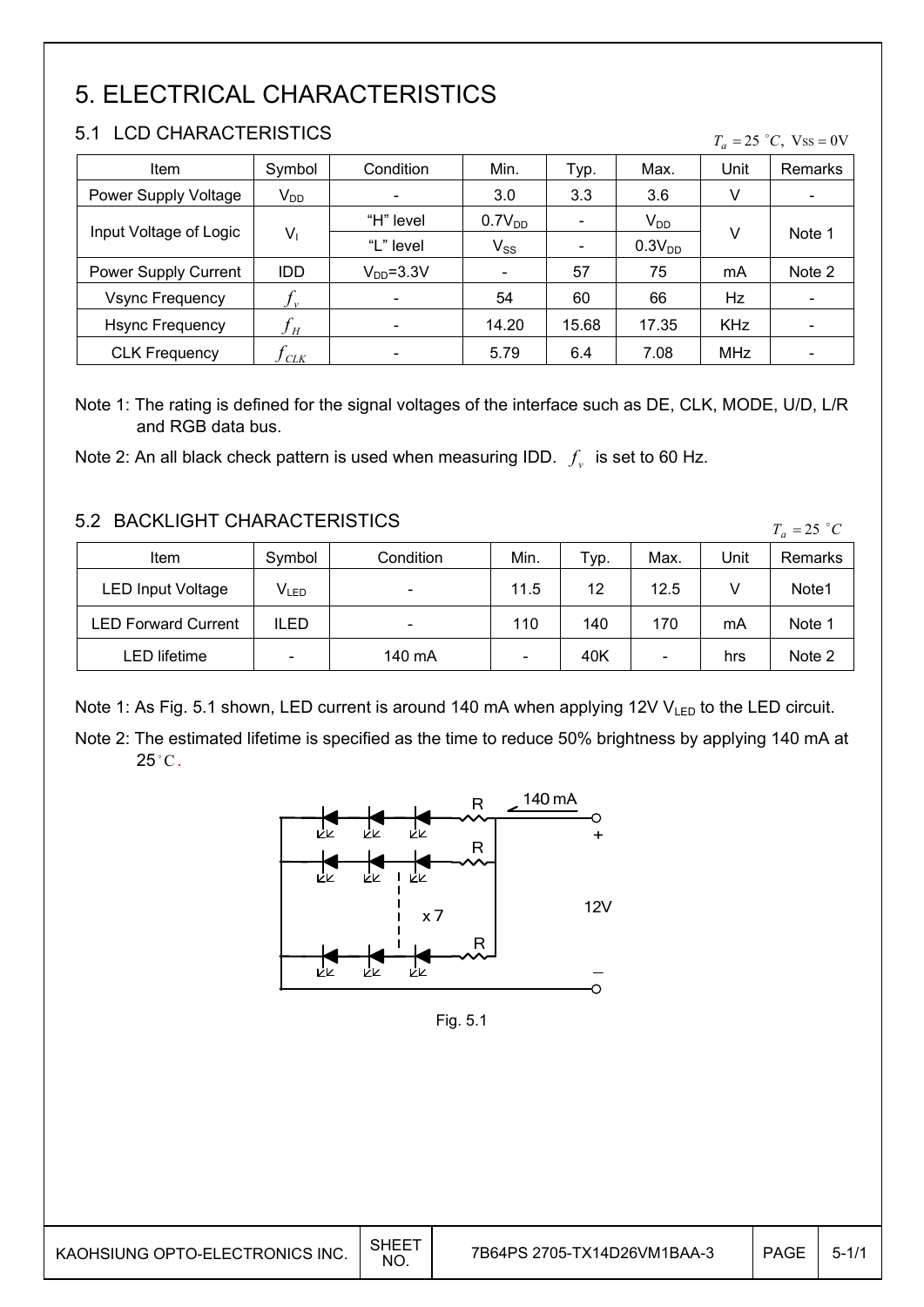## 6. OPTICAL CHARACTERISTICS

The optical characteristics are measured based on the conditions as below:

- Supplying the signals and voltages defined in the section of electrical characteristics.
- The backlight unit needs to be turned on for 30 minutes.
- The ambient temperature is  $25^{\circ}$ C.

- In the dark room around 500~1000 lx, the equipment has been set for the measurements as shown in Fig 6.1.

|                                     |             |                          |                                         |      |                |                              | $T_a = 25$ °C, $f_v = 60$ Hz, VDD = 3.3V |         |
|-------------------------------------|-------------|--------------------------|-----------------------------------------|------|----------------|------------------------------|------------------------------------------|---------|
| <b>Item</b>                         |             | Symbol                   | Condition                               | Min. | Typ.           | Max.                         | Unit                                     | Remarks |
| <b>Brightness of White</b>          |             | $\overline{\phantom{a}}$ |                                         | 640  | 800            | ÷,                           | cd/m <sup>2</sup>                        | Note 1  |
| <b>Brightness Uniformity</b>        |             | $\blacksquare$           | $\phi = 0^{\circ}, \theta = 0^{\circ},$ | 70   | $\blacksquare$ | $\blacksquare$               | $\%$                                     | Note 2  |
| <b>Contrast Ratio</b>               |             | <b>CR</b>                | ILED= 140 mA                            | 400  | 800            | $\overline{\phantom{a}}$     | $\blacksquare$                           | Note 3  |
| Response Time<br>(Rising + Falling) |             | $T_r + T_f$              | $\phi = 0^{\circ}, \theta = 0^{\circ}$  |      | 30             |                              | ms                                       | Note 4  |
| NTSC Ratio                          |             |                          | $\phi = 0^{\circ}, \theta = 0^{\circ}$  |      | 60             |                              | %                                        |         |
|                                     |             | $\theta$ x               | $\phi = 0^\circ$ , CR $\geq 10$         | 70   | 80             |                              |                                          |         |
|                                     |             | $\theta x'$              | $\phi = 180^{\circ}$ , CR $\geq 10$     | 70   | 80             |                              |                                          |         |
| Viewing Angle                       |             | $\theta$ y               | $\phi = 90^\circ$ , CR $\geq 10$        | 70   | 80             | $\blacksquare$               | Degree                                   | Note 5  |
|                                     |             | $\theta$ y'              | $\phi = 270^\circ$ , CR $\geq 10$       | 45   | 60             | $\qquad \qquad \blacksquare$ |                                          |         |
|                                     |             | X                        |                                         | 0.59 | 0.64           | 0.69                         |                                          |         |
|                                     | Red         | Y                        |                                         | 0.30 | 0.35           | 0.40                         |                                          |         |
|                                     |             | X                        |                                         | 0.32 | 0.37           | 0.42                         |                                          |         |
| Color                               | Green       | Y                        |                                         | 0.54 | 0.59           | 0.64                         |                                          |         |
| Chromaticity                        |             | X                        | $\phi = 0^{\circ}, \theta = 0^{\circ}$  | 0.10 | 0.15           | 0.20                         |                                          | Note 6  |
|                                     | <b>Blue</b> | Y                        |                                         | 0.05 | 0.10           | 0.15                         |                                          |         |
|                                     |             | X                        |                                         | 0.26 | 0.31           | 0.38                         |                                          |         |
|                                     | White       | Y                        |                                         | 0.29 | 0.34           | 0.39                         |                                          |         |

Note 1: The brightness is measured from the panel center point, P5 in Fig. 6.2, for the typical value.

Note 2: The brightness uniformity is calculated by the equation as below:

Brightness uniformity  $=\frac{100}{100}$   $\times$  100% Max.Brightness Brightness uniformity =  $\frac{\text{Min.~Brightness}}{\text{max.~S}}$ 

, which is based on the brightness values of the 9 points measured by BM-5 as shown in Fig. 6.2.

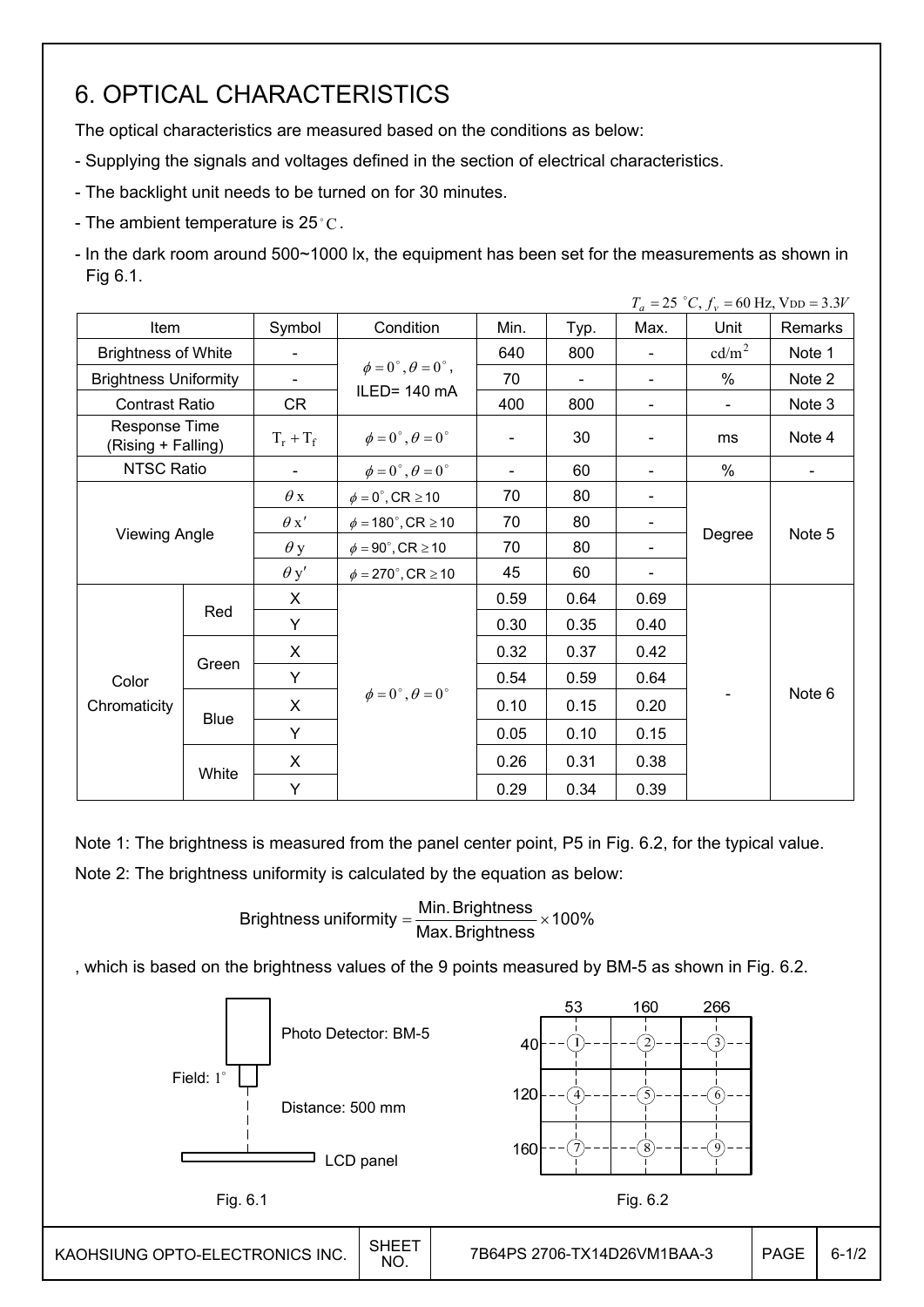Note 3: The Contrast Ratio is measured from the center point of the panel, P5, and defined as the following equation:

> Brightness of Black  $CR =$ Brightness of White

Note 4: The definition of response time is shown in Fig. 6.3. The rising time is the period from 90% brightness to 10% brightness when the data is from white to black. Oppositely, Falling time is the period from 10% brightness rising to 90% brightness.





Note 5: The definition of viewing angle is shown in Fig. 6.4. Angle  $\phi$  is used to represent viewing directions, for instance,  $\phi = 270^\circ$  means 6 o'clock, and  $\phi = 0^\circ$  means 3 o'clock. Moreover, angle  $\theta$  is used to represent viewing angles from axis Z toward plane XY.

 The viewing direction of this display is 6 o'clock, which means that a photograph with gray scale would not be reversed in color and the brightness change would be less from this direction. However, the best contrast peak would be located at 12 o'clock.





Note 6: The color chromaticity is measured from the center point of the panel, P5, as shown in Fig. 6.2.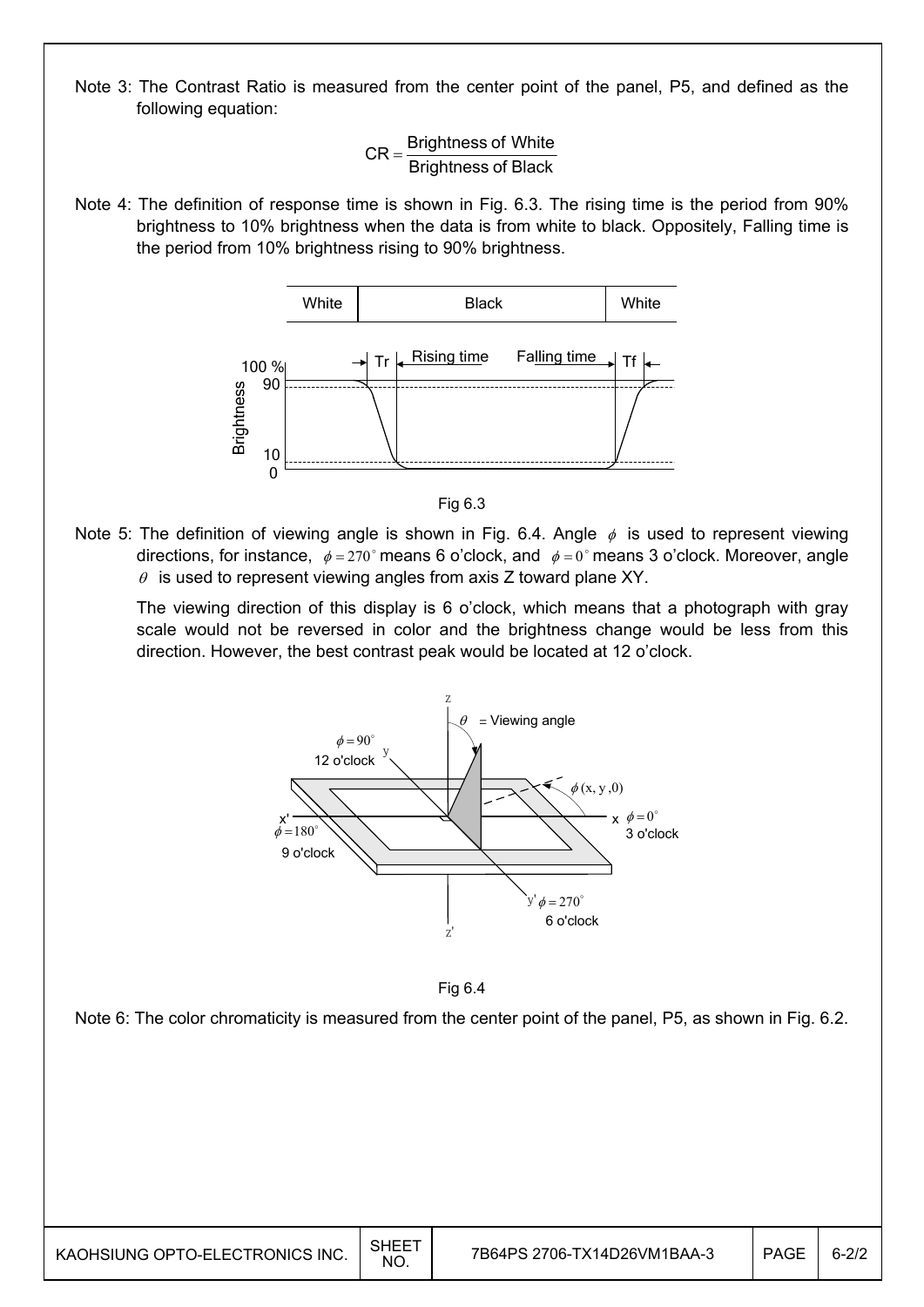# 7. BLOCK DIAGRAM



Note1: Signals are CLK, Hsync, Vsync, DE, MODE, U/D, L/R and RGB data bus.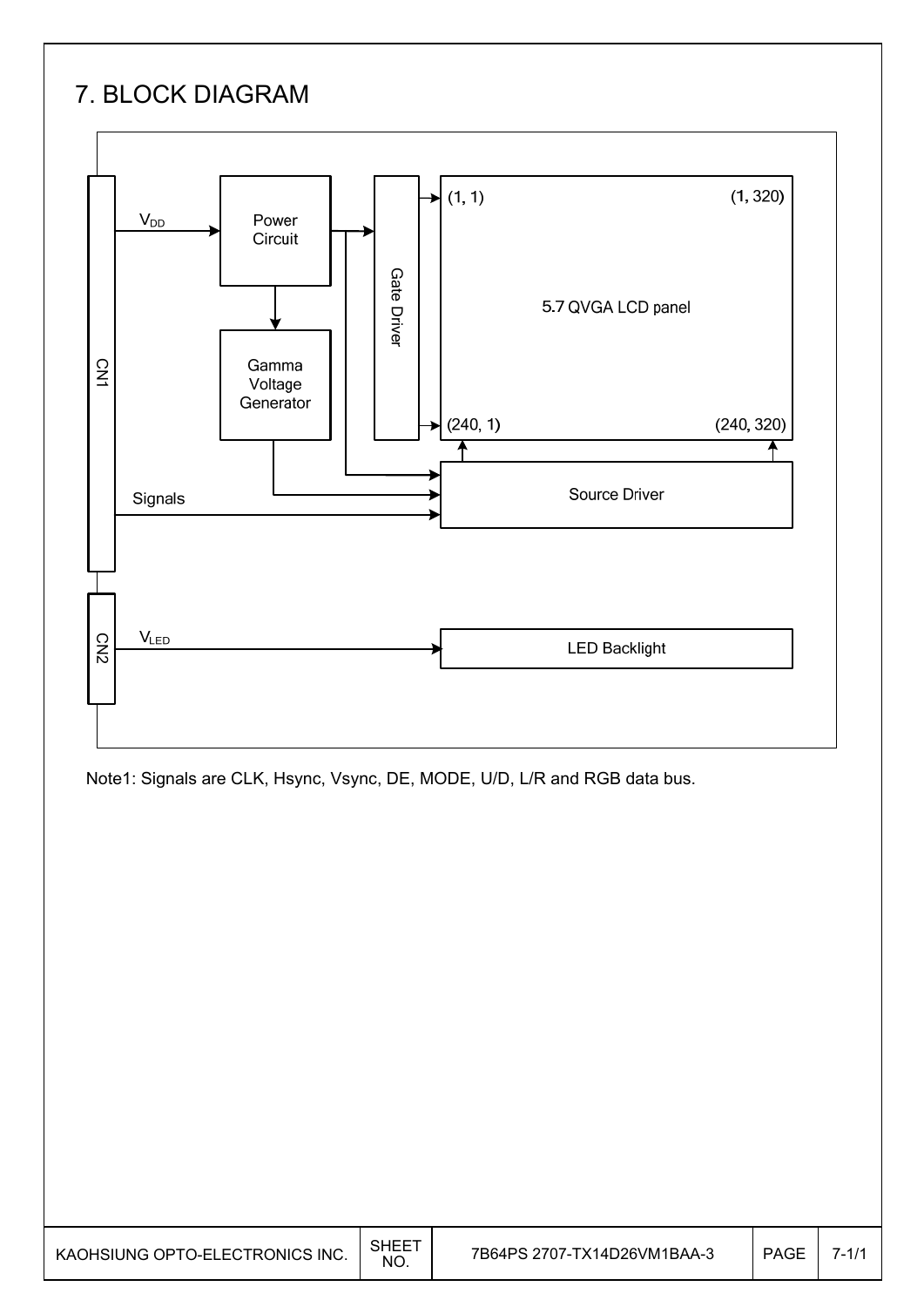# 8. RELIABILITY TESTS

| <b>Test Item</b>               | Condition                                                                                                                                |                                                           |  |  |  |
|--------------------------------|------------------------------------------------------------------------------------------------------------------------------------------|-----------------------------------------------------------|--|--|--|
| <b>High Temperature</b>        | 1) Operating<br>2) 70 $^{\circ}$ C                                                                                                       | 240 hrs                                                   |  |  |  |
| Low Temperature                | 1) Operating<br>2) -20 $^{\circ}$ C                                                                                                      | 240 hrs                                                   |  |  |  |
| <b>High Temperature</b>        | 1) Storage<br>2) 80 $^{\circ}$ C                                                                                                         | 240 hrs                                                   |  |  |  |
| Low Temperature                | 1) Storage<br>2) -30 $^{\circ}$ C                                                                                                        | 240 hrs                                                   |  |  |  |
| <b>Heat Cycle</b>              | 1) Operating<br>2) $-20$ °C $-70$ °C<br>3) 3hrs~1hr~3hrs                                                                                 | 240 hrs                                                   |  |  |  |
| <b>Thermal Shock</b>           | 1) Non-Operating<br>2) -35 $^{\circ}$ C $\leftrightarrow$ 85 $^{\circ}$ C<br>3) 0.5 hr ↔ 0.5 hr                                          | 240 hrs                                                   |  |  |  |
| High Temperature &<br>Humidity | 1) Operating<br>2) 40°C& 85%RH<br>3) Without condensation<br>(Note3)                                                                     | 240 hrs                                                   |  |  |  |
| Vibration                      | 1) Non-Operating<br>2) 20~200 Hz<br>3) 3G<br>4) X, Y, and Z directions                                                                   | 1 hr for each direction                                   |  |  |  |
| <b>Mechanical Shock</b>        | 1) Non-Operating<br>2) 10 ms<br>3) 50G<br>4) $\pm X$ , $\pm Y$ and $\pm Z$ directions                                                    | Once for each direction                                   |  |  |  |
| <b>ESD</b>                     | 1) Operating<br>2) Tip: 150 pF, 330 $\Omega$<br>3) Air discharge for glass: $\pm$ 8KV<br>4) Contact discharge for metal frame: $\pm$ 8KV | 1) Glass: 9 points<br>2) Metal frame: 8 points<br>(Note4) |  |  |  |

Note 1: Display functionalities are inspected under the conditions defined in the specification after the reliability tests.

- Note 2: The display is not guaranteed for use in corrosive gas environments.
- Note 3: Under the condition of high temperature & humidity, if the temperature is higher than 40 °C, the humidity needs to be reduced as Fig. 8.1 shown.
- Note 4: All pins of LCD interface(CN1) have been tested by  $\pm 100V$  contact discharge of ESD under non-operating condition.

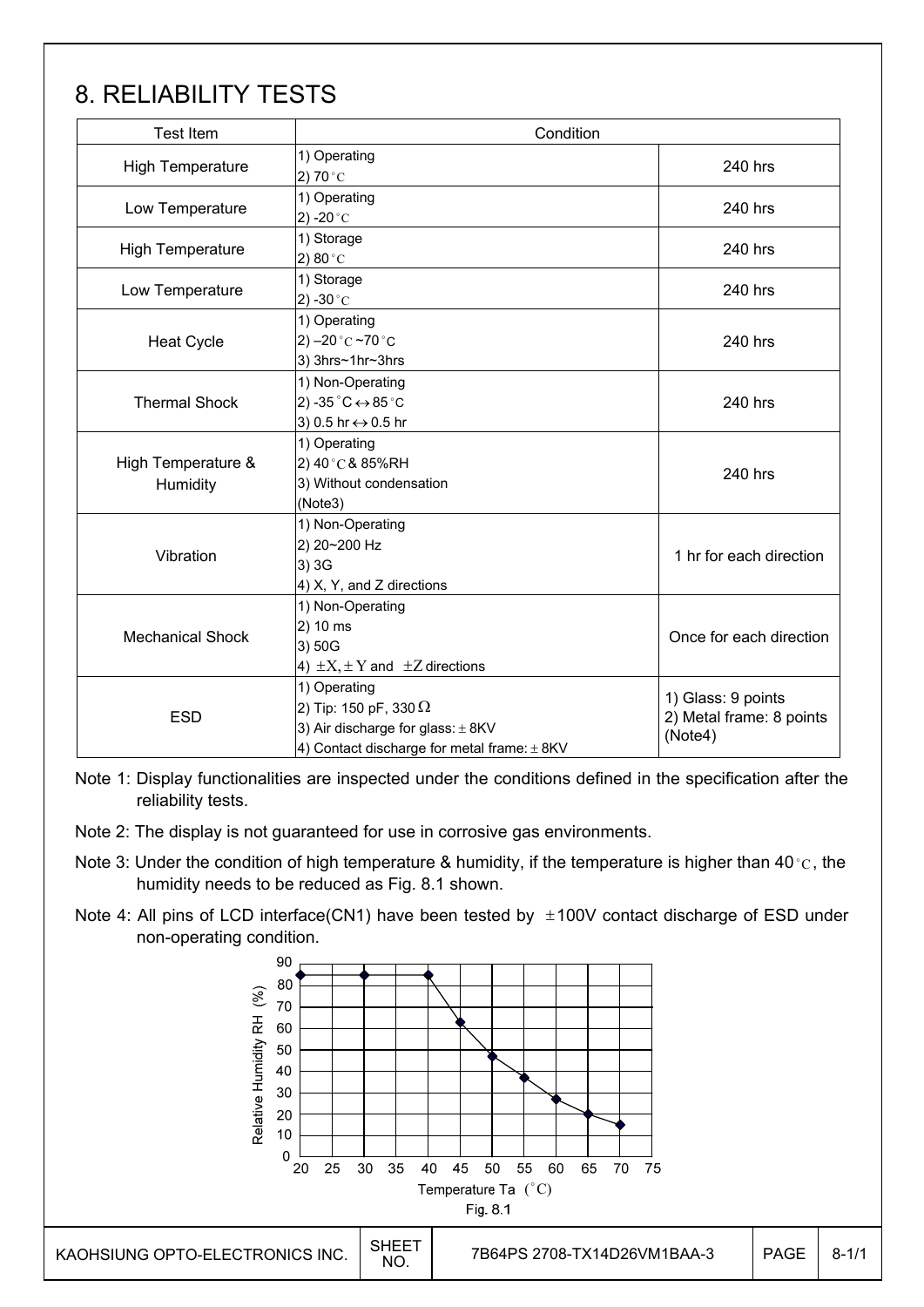# 9. LCD INTERFACE

### 9.1 INTERFACE PIN CONNECTIONS

The display interface connector (CN1) is FA5B040HP1 (JAE), and Pin assignment is as below:

| Pin No.        | Symbol         | Signal                                         | Pin No. | Symbol         | Signal                                               |
|----------------|----------------|------------------------------------------------|---------|----------------|------------------------------------------------------|
| 1              | $V_{DD}$       | Supply voltage                                 | 21      | G4             | Green data                                           |
| $\overline{2}$ | $V_{DD}$       | Supply voltage                                 | 22      | G <sub>3</sub> | Green data                                           |
| 3              | U/D            | H: Up to down (Default)<br>L: Down to up       | 23      | <b>GND</b>     | Ground                                               |
| 4              | L/R            | H: Left to right (Default)<br>L: Right to left | 24      | G <sub>2</sub> | Green data                                           |
| 5              | <b>VSYNC</b>   | Vertical synchronous signal                    | 25      | G <sub>1</sub> | Green data                                           |
| $6\phantom{1}$ | <b>DE</b>      | Data enable                                    | 26      | G <sub>0</sub> | Green data (LSB)                                     |
| 7              | <b>GND</b>     | Ground                                         | 27      | <b>GND</b>     | Ground                                               |
| 8              | <b>CLK</b>     | Dot clock                                      | 28      | R <sub>5</sub> | Red data (MSB)                                       |
| 9              | <b>GND</b>     | Ground                                         | 29      | R <sub>4</sub> | Red data                                             |
| 10             | <b>HSYNC</b>   | Horizontal synchronous signal                  | 30      | R <sub>3</sub> | Red data                                             |
| 11             | <b>GND</b>     | Ground                                         | 31      | <b>GND</b>     | Ground                                               |
| 12             | B <sub>5</sub> | Blue data (MSB)                                | 32      | R <sub>2</sub> | Red data                                             |
| 13             | <b>B4</b>      | Blue data                                      | 33      | R <sub>1</sub> | Red data                                             |
| 14             | B <sub>3</sub> | Blue data                                      | 34      | R <sub>0</sub> | Red data (LSB)                                       |
| 15             | <b>GND</b>     | Ground                                         | 35      | <b>MODE</b>    | H: Data enable mode (Default)<br>L: Synchronous mode |
| 16             | <b>B2</b>      | Blue data                                      | 36      | <b>GND</b>     | Ground                                               |
| 17             | <b>B1</b>      | Blue data                                      | 37      | N.C.           | No Connection                                        |
| 18             | B <sub>0</sub> | Blue data (LSB)                                | 38      | N.C.           | No Connection                                        |
| 19             | <b>GND</b>     | Ground                                         | 39      | N.C.           | No Connection                                        |
| 20             | G <sub>5</sub> | Green data (MSB)                               | 40      | N.C.           | No Connection                                        |

The backlight connector (CN2) is BHR-03VS-1 made by JST, and pin assignment is as below:

| Pin No. | Symbol           | Signal        |
|---------|------------------|---------------|
|         | V <sub>LED</sub> | 12VDC         |
|         | N.C.             | No connection |
|         | GND              | Ground        |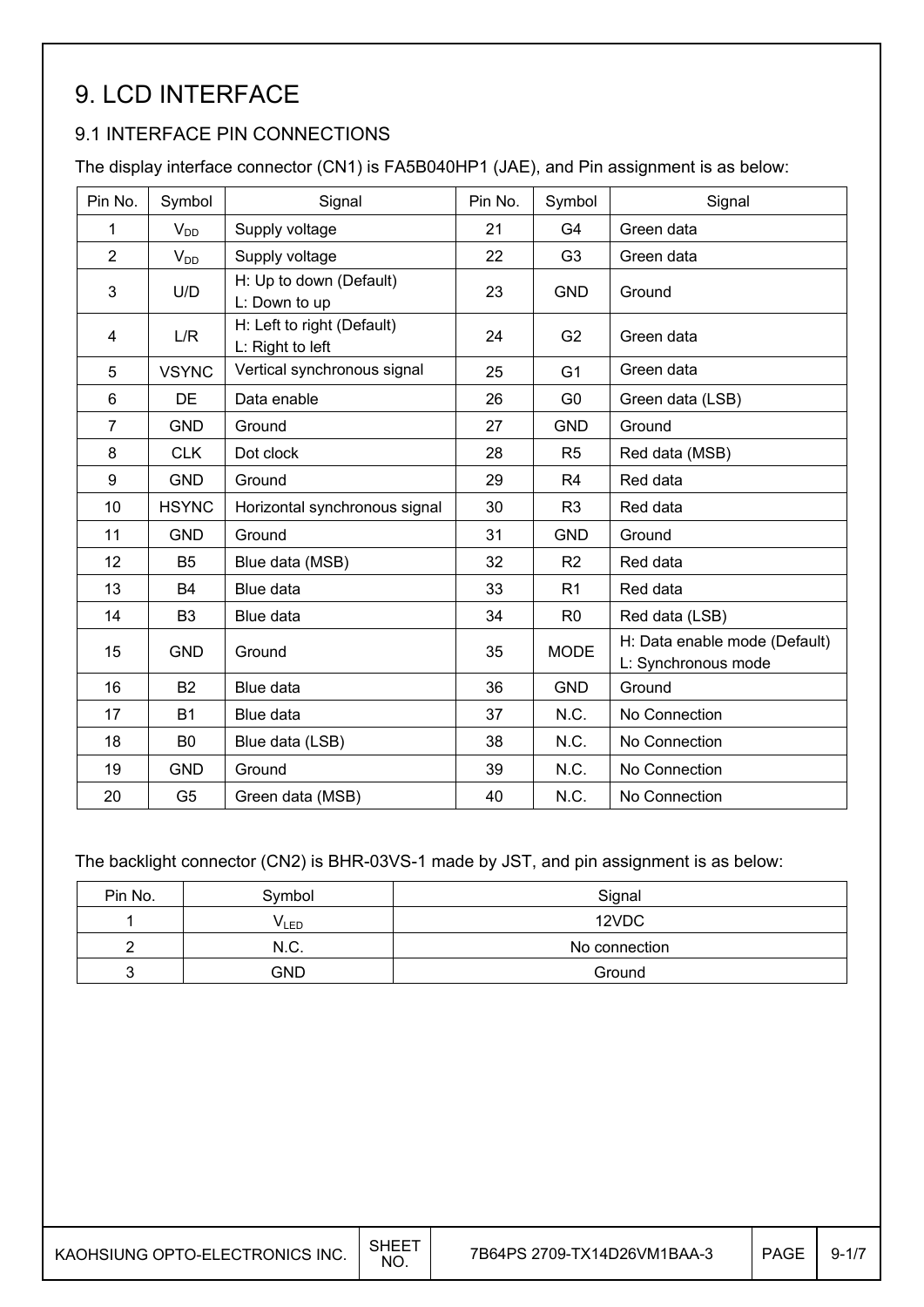### 9.2 TIMING CHART

#### A. SYNCHRONOUS MODE



KAOHSIUNG OPTO-ELECTRONICS INC.  $\Big|\begin{array}{cc} \text{SHEET} \ \text{NO} \end{array}\Big|$ 7B64PS 2709-TX14D26VM1BAA-3 PAGE 9-2/7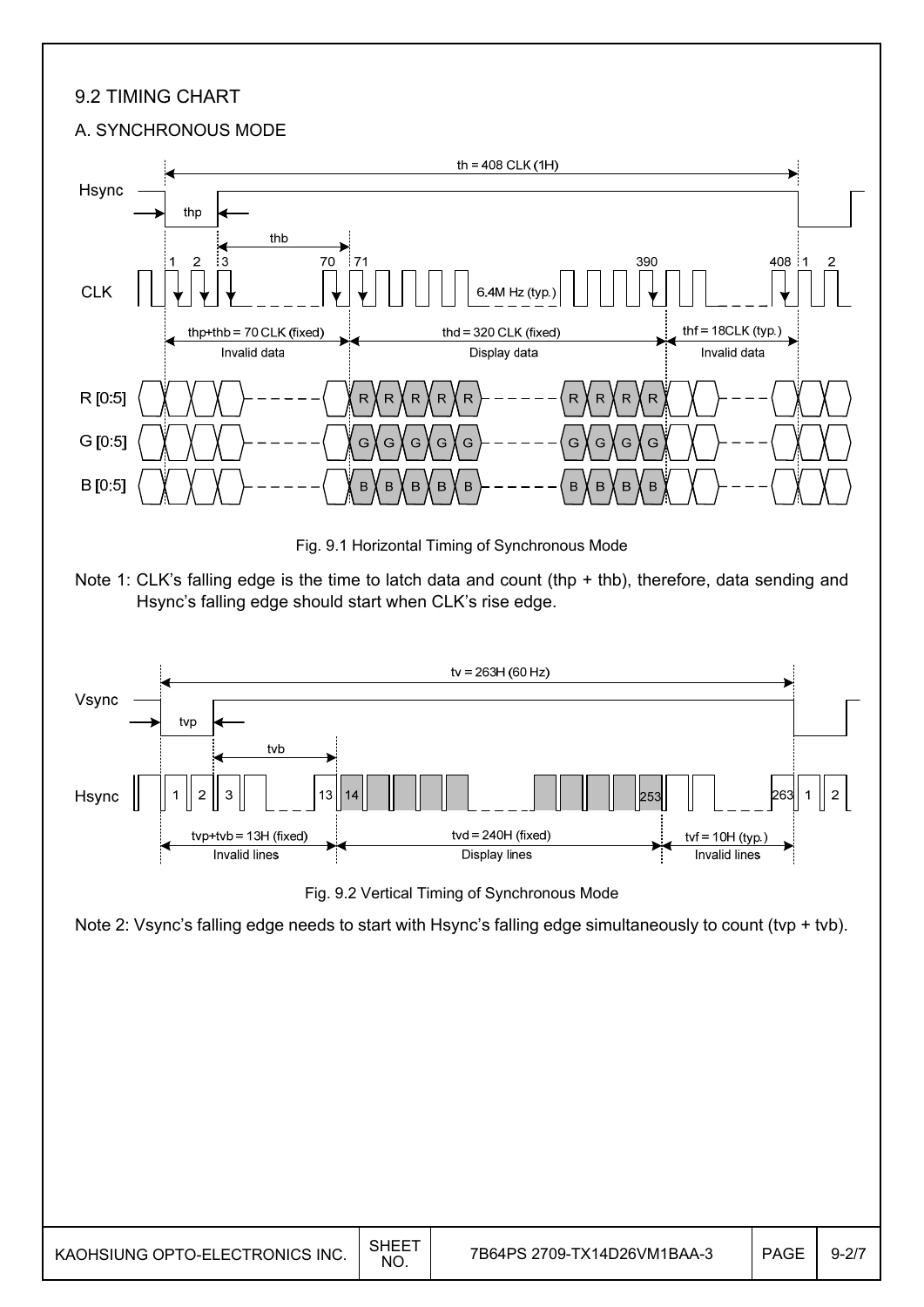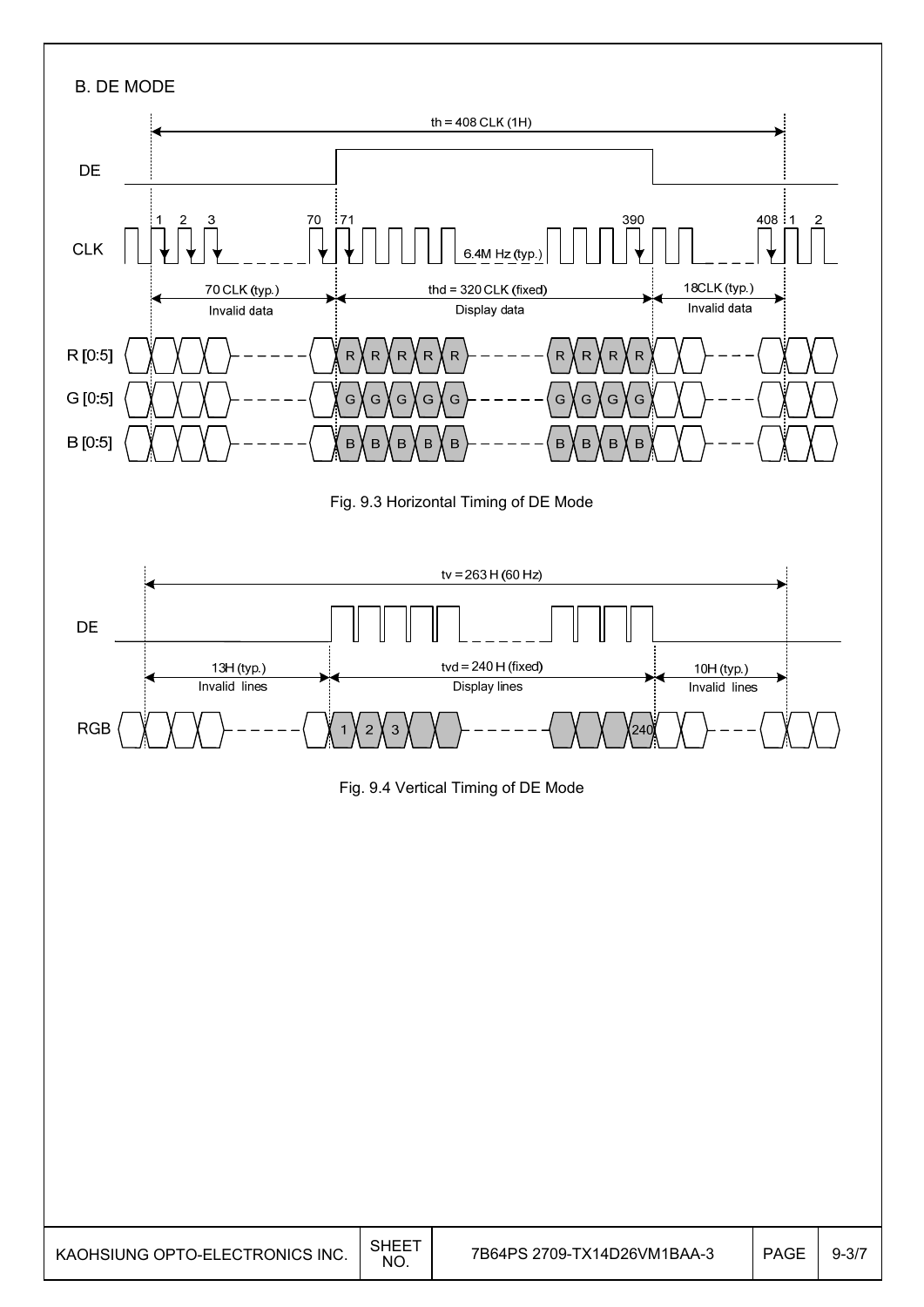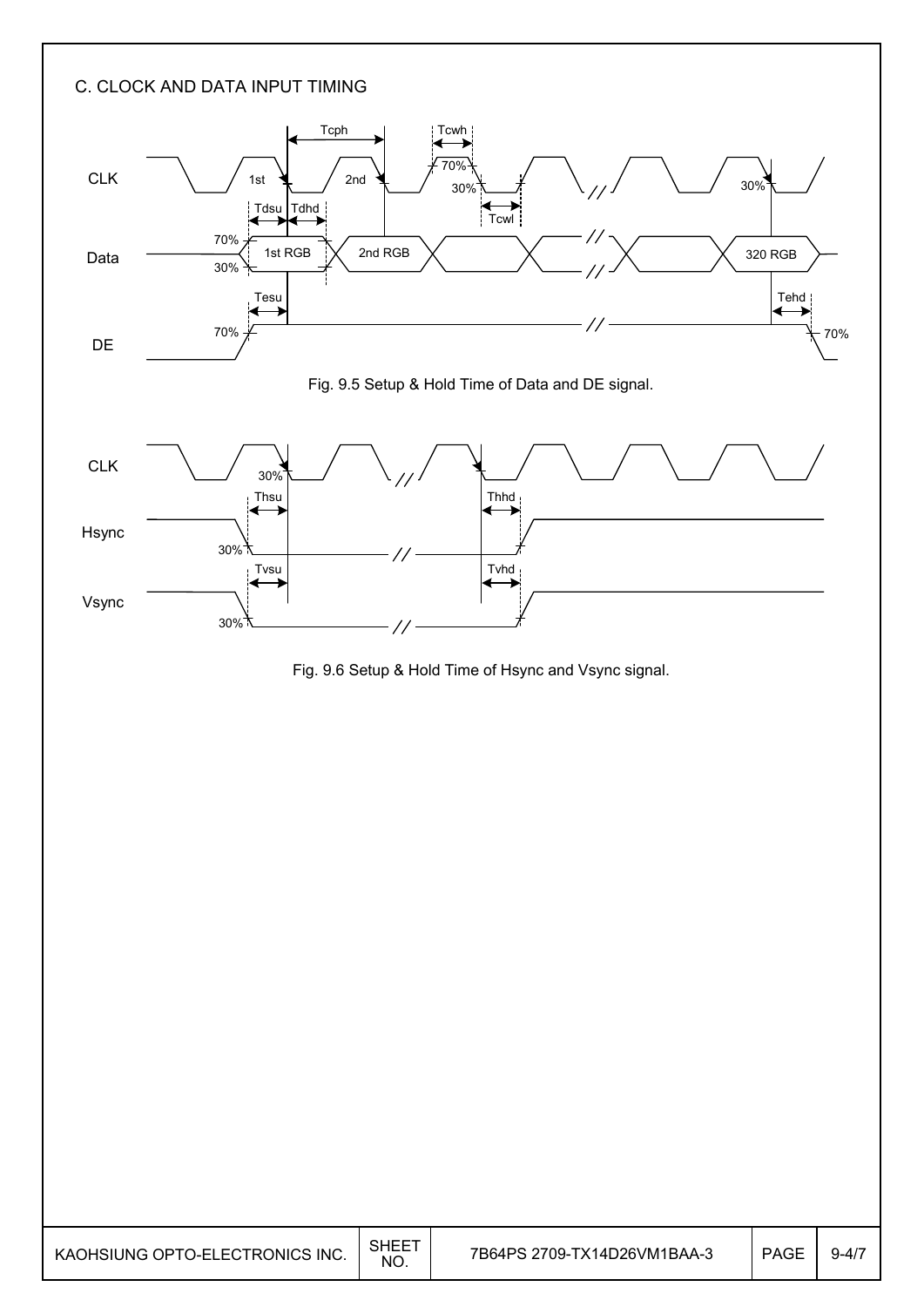### 9.3 TIME TABLE

The column of timing sets including minimum, typical, and maximum as below are based on the best optical performance, frame frequency (Vsync) = 60 Hz to define. If 60 Hz is not the aim to set, 54~66 Hz for Vsync is recommended to apply for better performance by other parameter combination as the definitions in section 5.1.

#### A. SYNCHRONOUS MODE

|       | Item                       | Symbol      | Min. | Typ. | Max. | Unit       |
|-------|----------------------------|-------------|------|------|------|------------|
|       | <b>CLK Frequency</b>       | fclk        | 6.2  | 6.4  | 12.1 | M Hz       |
|       | Display Data               | thd         | 320  | 320  | 320  |            |
|       | Cycle Time                 | th          | 406  | 408  | 560  |            |
| Hsync | <b>Pulse Width</b>         | thp         | 1    | 2    | 10   | <b>CLK</b> |
|       | Pulse Width and Back Porch | thp $+$ thb | 70   | 70   | 70   |            |
|       | Front Porch                | thf         | 16   | 18   | 170  |            |
| Vsync | Display Line               | tvd         | 240  | 240  | 240  |            |
|       | Cycle Time                 | tv          | 254  | 263  | 360  |            |
|       | Pulse Width                | tvp         | 1    | 2    | 10   | Н          |
|       | Pulse Width and Back Porch | $typ + tvb$ | 13   | 13   | 13   |            |
|       | <b>Front Porch</b>         | tvf         |      | 10   | 107  |            |

#### B. DE MODE

| ltem       |                      | Symbol | Min. | Typ. | Max. | Unit       |
|------------|----------------------|--------|------|------|------|------------|
|            | <b>CLK Frequency</b> | fclk   | 6.2  | 6.4  | 12.1 | M Hz       |
| Horizontal | Display Data         | thd    | 320  | 320  | 320  |            |
|            | Cycle Time           | th     | 406  | 408  | 560  | <b>CLK</b> |
|            | Display Data         | tvd    | 240  | 240  | 240  |            |
| Vertical   | Cycle Time           | tv     | 254  | 263  | 360  | н          |

#### C. CLOCK AND DATA INPUT TIMING

|            | Item             | Symbol      | Min.  | Typ.                     | Max.                     | Unit |
|------------|------------------|-------------|-------|--------------------------|--------------------------|------|
|            | Duty             | Tcwh        | 40    | 50                       | 60                       | $\%$ |
| <b>CLK</b> | Cycle Time       | Tcph        | 29.23 | 39.68                    |                          |      |
|            | Setup Time       | Tvsu        | 8     | $\overline{\phantom{a}}$ | $\overline{\phantom{a}}$ |      |
| Vsync      | <b>Hold Time</b> | Tvhd        | 8     | $\overline{\phantom{a}}$ | $\overline{\phantom{a}}$ |      |
|            | Setup Time       | Thsu        | 8     | -                        |                          |      |
| Hsync      | <b>Hold Time</b> | <b>Thhd</b> | 8     | $\overline{\phantom{0}}$ |                          | ns   |
|            | Setup Time       | Tdsu        | 8     | $\overline{\phantom{a}}$ | $\overline{\phantom{0}}$ |      |
| Data       | <b>Hold Time</b> | <b>Tdhd</b> | 8     | $\overline{\phantom{a}}$ | $\overline{\phantom{a}}$ |      |
|            | Setup Time       | Tesu        | 8     | ٠                        |                          |      |
| <b>DE</b>  | <b>Hold Time</b> | Tehd        | 8     | $\overline{\phantom{0}}$ |                          |      |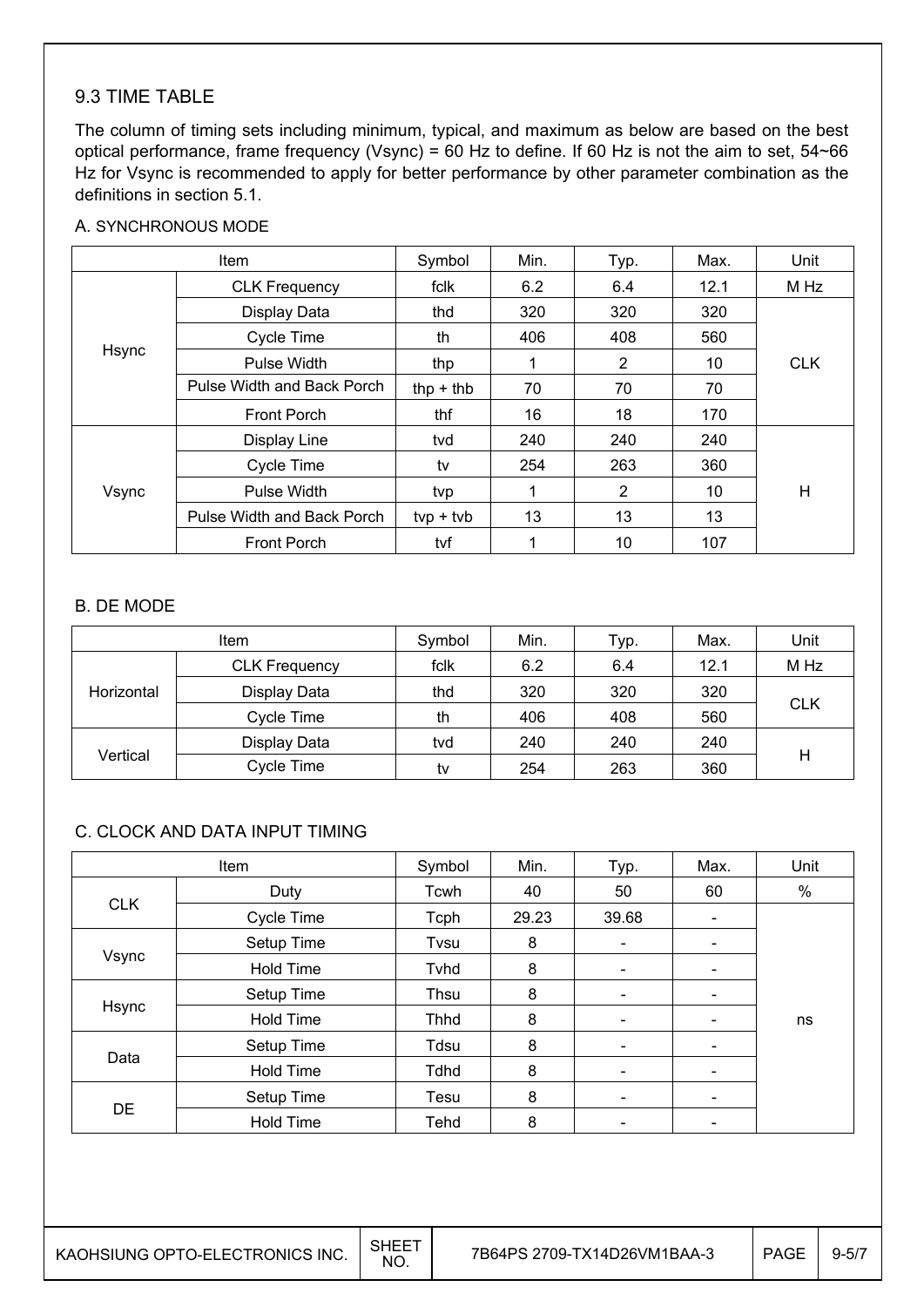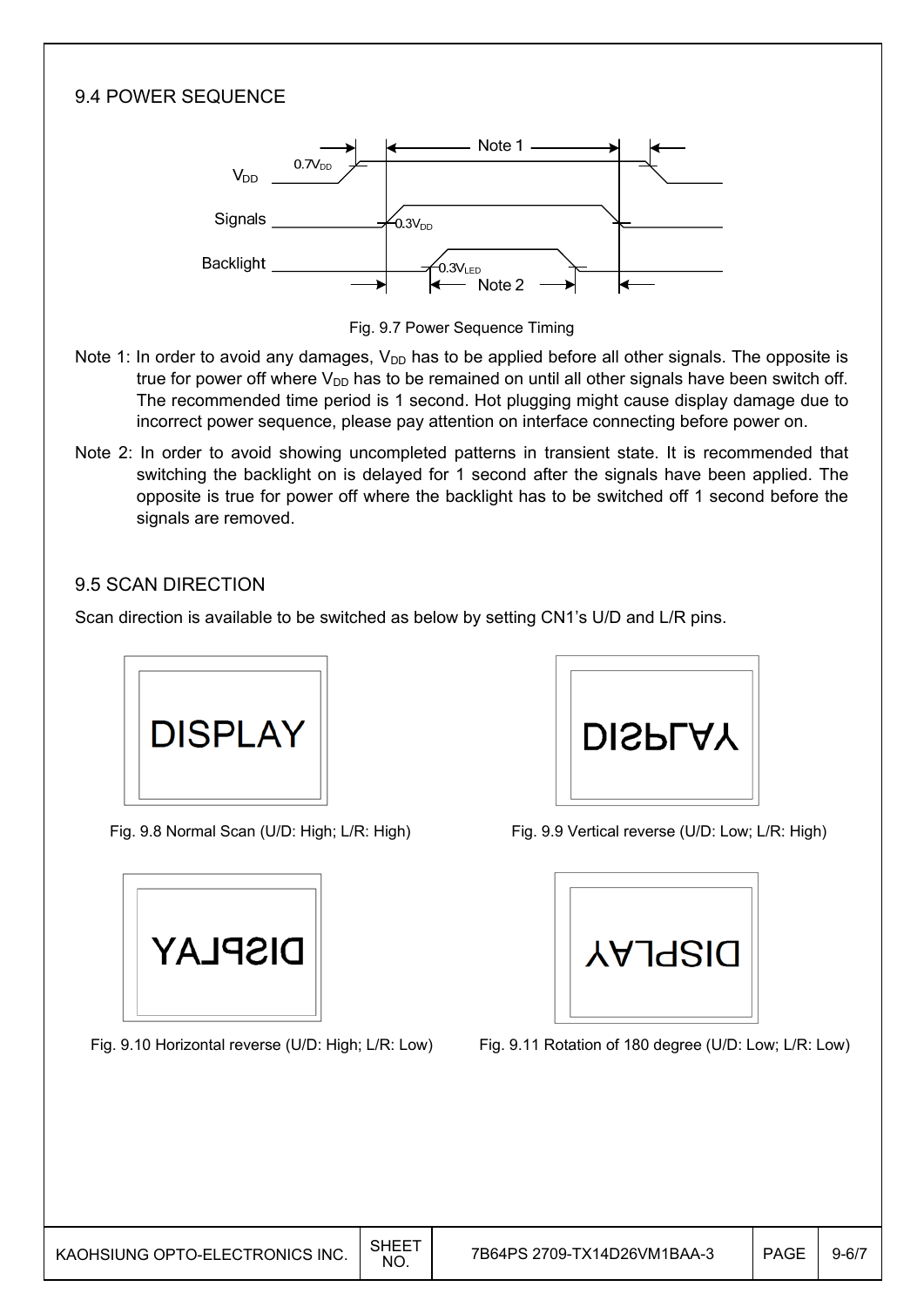### 9.6 DATA INPUT for DISPLAY COLOR

|              | COLOR &              |                |                |                |                      |                |                |                      |                |                          | Data Signal    |                |                                  |                      |                |                |                |                |                    |
|--------------|----------------------|----------------|----------------|----------------|----------------------|----------------|----------------|----------------------|----------------|--------------------------|----------------|----------------|----------------------------------|----------------------|----------------|----------------|----------------|----------------|--------------------|
|              | <b>Gray Scale</b>    | R5             | R4             | R <sub>3</sub> | R <sub>2</sub>       | R <sub>1</sub> | R <sub>0</sub> | G <sub>5</sub>       | G <sub>4</sub> | G <sub>3</sub>           | G <sub>2</sub> | G <sub>1</sub> | G <sub>0</sub>                   | <b>B5</b>            | <b>B4</b>      | B <sub>3</sub> | B <sub>2</sub> | B <sub>1</sub> | B <sub>0</sub>     |
|              | <b>Black</b>         | $\mathbf 0$    | $\mathbf 0$    | $\mathbf 0$    | $\mathbf 0$          | $\mathbf 0$    | $\mathbf 0$    | $\mathbf 0$          | $\mathbf 0$    | $\mathbf 0$              | $\mathbf 0$    | 0              | $\mathbf 0$                      | $\mathbf 0$          | $\mathbf 0$    | $\mathbf 0$    | 0              | $\mathbf 0$    | $\mathbf 0$        |
|              | Red (63)             | 1              | 1              | $\mathbf{1}$   | 1                    | 1              | 1              | 0                    | $\mathbf 0$    | 0                        | 0              | 0              | 0                                | $\mathbf 0$          | $\mathbf 0$    | 0              | 0              | 0              | 0                  |
|              | Green (63)           | $\mathbf 0$    | $\mathbf 0$    | 0              | 0                    | $\mathbf 0$    | $\mathbf 0$    | 1                    | $\mathbf{1}$   | $\mathbf{1}$             | 1              | 1              | $\mathbf{1}$                     | $\mathbf 0$          | $\mathbf 0$    | 0              | 0              | 0              | 0                  |
| <b>Basic</b> | <b>Blue (63)</b>     | $\mathbf 0$    | 0              | 0              | 0                    | 0              | 0              | 0                    | $\mathbf 0$    | $\overline{0}$           | $\mathbf 0$    | 0              | 0                                | 1                    | 1              | 1              | 1              | 1              | 1                  |
| Color        | Cyan                 | $\mathbf 0$    | 0              | $\mathbf 0$    | 0                    | 0              | 0              | 1                    | 1              | 1                        | 1              | 1              | 1                                | 1                    | 1              | 1              | 1              | 1              | 1                  |
|              | Magenta              | 1              | 1              | 1              | 1                    | 1              | 1              | 0                    | $\mathbf 0$    | 0                        | $\mathbf 0$    | 0              | $\mathbf 0$                      | 1                    | 1              | 1              | 1              | 1              | 1                  |
|              | Yellow               | 1              | 1              | 1              | $\mathbf{1}$         | 1              | 1              | 1                    | 1              | 1                        | $\overline{1}$ | 1              | $\mathbf{1}$                     | $\mathbf 0$          | $\mathbf 0$    | 0              | 0              | 0              | 0                  |
|              | White                | 1              | 1              | $\mathbf 1$    | $\mathbf{1}$         | $\mathbf{1}$   | 1              | 1                    | 1              | $\mathbf{1}$             | $\mathbf{1}$   | 1              | $\mathbf{1}$                     | $\mathbf{1}$         | 1              | 1              | 1              | $\mathbf{1}$   | 1                  |
|              | <b>Black</b>         | 0              | 0              | $\mathbf 0$    | 0                    | $\mathbf 0$    | $\mathbf 0$    | 0                    | $\mathbf 0$    | 0                        | $\mathbf 0$    | 0              | $\mathbf 0$                      | $\mathbf 0$          | $\mathbf 0$    | 0              | 0              | 0              | 0                  |
|              | Red (1)              | 0              | 0              | $\mathbf 0$    | 0                    | 0              | 1              | 0                    | $\mathbf 0$    | $\Omega$                 | $\overline{0}$ | 0              | 0                                | $\mathbf 0$          | $\mathbf 0$    | $\mathbf{0}$   | 0              | 0              | $\mathbf 0$        |
|              | Red(2)               | 0              | 0              | 0              | 0                    | 1              | 0              | 0                    | $\mathbf 0$    | 0                        | 0              | 0              | 0                                | $\mathbf 0$          | $\mathbf 0$    | $\mathbf 0$    | 0              | 0              | 0                  |
| Red          | $\ddot{\cdot}$       | $\blacksquare$ | İ              | $\blacksquare$ | $\cdot$              | $\cdot$        | $\blacksquare$ | $\blacksquare$<br>×, | $\cdot$        | $\cdot$                  | $\blacksquare$ | $\cdot$        | $\blacksquare$<br>×,             | $\blacksquare$<br>×, | $\cdot$        | $\blacksquare$ | $\blacksquare$ | $\cdot$        | $\cdot$<br>$\cdot$ |
|              | $\blacksquare$       | $\blacksquare$ | $\blacksquare$ | $\blacksquare$ | $\blacksquare$<br>×, | $\cdot$        | ×,             | $\cdot$<br>$\bullet$ | $\blacksquare$ | $\blacksquare$           | $\blacksquare$ | $\blacksquare$ | $\blacksquare$                   | $\blacksquare$       | $\cdot$        | $\blacksquare$ | $\blacksquare$ | $\cdot$        | $\cdot$<br>J.      |
|              | Red (62)             | 1              | 1              | $\mathbf{1}$   | $\mathbf{1}$         | $\mathbf{1}$   | $\mathbf 0$    | 0                    | $\mathbf 0$    | 0                        | $\mathbf 0$    | $\mathbf 0$    | $\mathbf 0$                      | $\mathbf 0$          | $\mathbf 0$    | $\mathbf 0$    | 0              | 0              | $\mathbf 0$        |
|              | Red (63)             | 1              | 1              | 1              | 1                    | 1              | 1              | 0                    | $\mathbf 0$    | 0                        | 0              | 0              | 0                                | $\mathbf{0}$         | $\mathbf 0$    | $\mathbf 0$    | 0              | 0              | 0                  |
|              | <b>Black</b>         | $\mathbf 0$    | $\mathbf 0$    | $\mathbf 0$    | 0                    | $\mathbf 0$    | $\mathbf 0$    | 0                    | $\mathbf 0$    | 0                        | $\mathbf 0$    | $\mathbf 0$    | $\mathbf 0$                      | $\mathbf 0$          | $\mathbf 0$    | $\mathbf 0$    | $\mathbf 0$    | $\mathbf 0$    | $\mathbf 0$        |
|              | Green (1)            | 0              | 0              | $\mathbf 0$    | 0                    | $\mathbf 0$    | $\mathbf 0$    | 0                    | $\mathbf 0$    | $\Omega$                 | $\mathbf 0$    | 0              | 1                                | $\mathbf 0$          | $\mathbf 0$    | 0              | 0              | 0              | 0                  |
|              | Green (2)            | 0              | 0              | 0              | 0                    | 0              | 0              | 0                    | $\mathbf 0$    | 0                        | 0              | 1              | 0                                | $\mathbf 0$          | 0              | 0              | 0              | 0              | 0                  |
| Green        | $\ddot{\phantom{a}}$ |                | $\ddot{\cdot}$ | t              |                      |                |                | $\ddot{\cdot}$       |                |                          | t              | $\cdot$        | $\overline{\phantom{a}}$         | ÷                    |                |                |                |                | $\ddot{\cdot}$     |
|              | $\blacksquare$       | $\ddot{\cdot}$ | Ì.             | ł,             | $\ddot{\cdot}$       | $\ddot{\cdot}$ | $\ddot{\cdot}$ | Ì.                   | ÷,             | $\blacksquare$           | ÷              | $\cdot$        | $\ddot{\phantom{a}}$             | ċ                    | $\blacksquare$ | $\blacksquare$ | ł,             | $\cdot$        | $\ddot{\cdot}$     |
|              | Green (62)           | $\mathbf 0$    | 0              | 0              | 0                    | 0              | $\mathbf 0$    | 1                    | 1              | 1                        | 1              | 1              | 0                                | $\mathbf 0$          | $\mathbf 0$    | 0              | $\mathbf 0$    | 0              | 0                  |
|              | Green (63)           | 0              | 0              | $\mathbf 0$    | 0                    | $\mathbf 0$    | $\mathbf 0$    | 1                    | 1              | 1                        | 1              | 1              | 1                                | 0                    | 0              | 0              | 0              | 0              | 0                  |
|              | <b>Black</b>         | $\overline{0}$ | 0              | $\overline{0}$ | $\overline{0}$       | 0              | $\overline{0}$ | 0                    | $\overline{0}$ | $\overline{0}$           | $\mathbf 0$    | 0              | 0                                | $\overline{0}$       | $\overline{0}$ | $\overline{0}$ | 0              | 0              | 0                  |
|              | Blue (1)             | $\mathbf 0$    | 0              | 0              | 0                    | 0              | 0              | 0                    | $\mathbf 0$    | 0                        | $\mathbf 0$    | 0              | $\mathbf 0$                      | $\mathbf 0$          | $\mathbf 0$    | $\mathbf 0$    | 0              | 0              | 1                  |
|              | (2)<br><b>Blue</b>   | 0              | 0              | $\overline{0}$ | 0                    | 0              | 0              | 0                    | $\mathbf 0$    | $\overline{0}$           | $\mathbf 0$    | 0              | 0                                | $\mathbf 0$          | $\overline{0}$ | 0              | 0              | 1              | 0                  |
| <b>Blue</b>  |                      | $\blacksquare$ | $\blacksquare$ | $\blacksquare$ | $\cdot$              |                | ä,             | $\blacksquare$<br>٠  | $\cdot$        |                          | $\blacksquare$ | $\cdot$        | $\blacksquare$<br>$\blacksquare$ | $\blacksquare$       |                | $\blacksquare$ | $\blacksquare$ | $\cdot$        | $\cdot$<br>ä,      |
|              | à.                   | $\blacksquare$ | ŀ,             | ċ,             | $\ddot{\cdot}$       | ÷,             | ÷,             | ÷,                   | ł,             | $\overline{\phantom{a}}$ | ł,             | ł,             | ł.                               | ä,                   | $\cdot$        | $\blacksquare$ | ł,             | $\blacksquare$ | $\ddot{\cdot}$     |
|              | <b>Blue (62)</b>     | $\mathbf 0$    | 0              | 0              | 0                    | 0              | 0              | 0                    | $\mathbf 0$    | 0                        | $\mathbf 0$    | 0              | 0                                | 1                    | 1              | 1              | 1              | 1              | 0                  |
|              | <b>Blue (63)</b>     | 0              | 0              | 0              | 0                    | 0              | 0              | 0                    | 0              | 0                        | 0              | 0              | 0                                | 1                    | 1              | 1              | 1              | 1              | 1                  |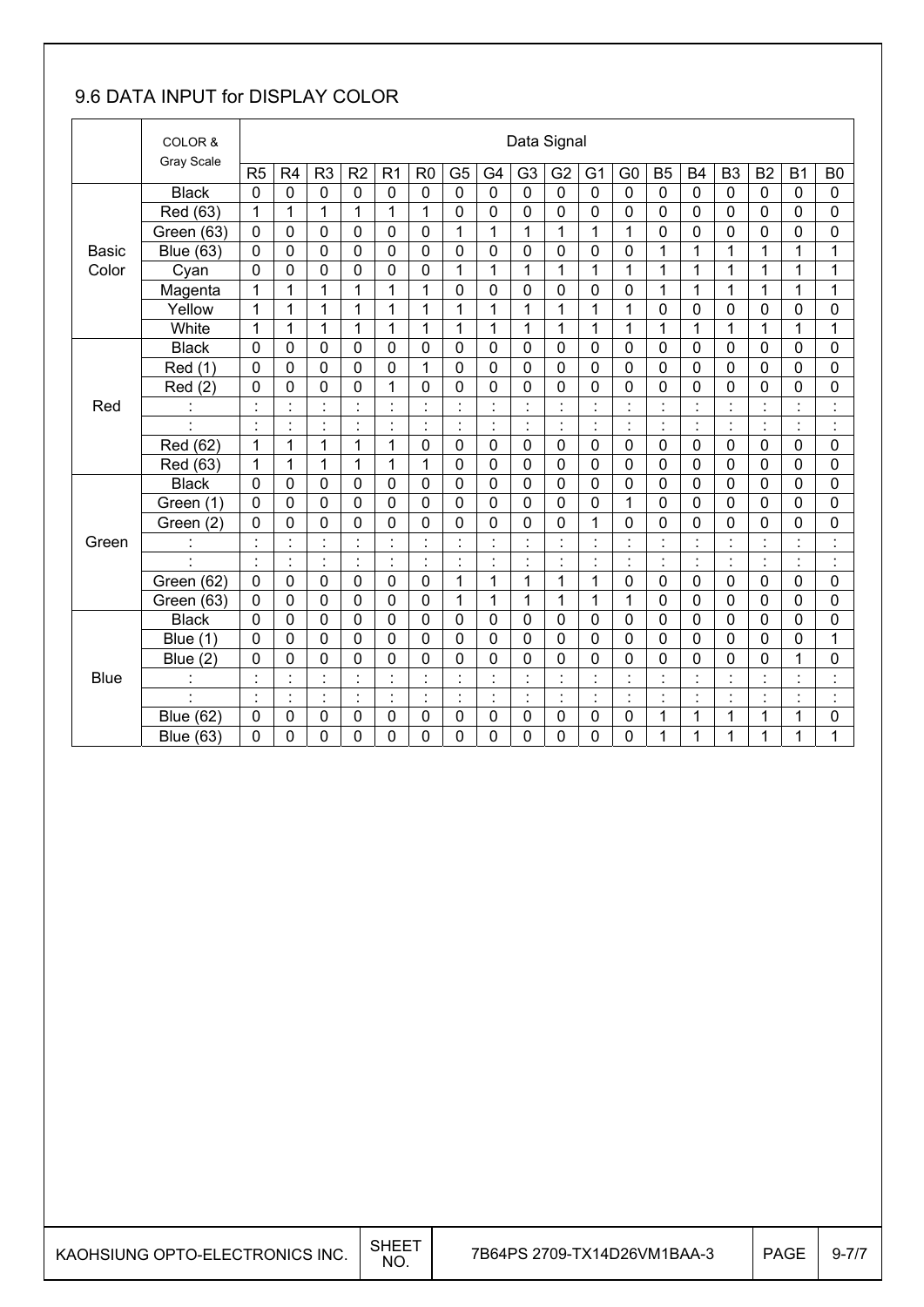### **10. OUTLINE DIMENSIONS**

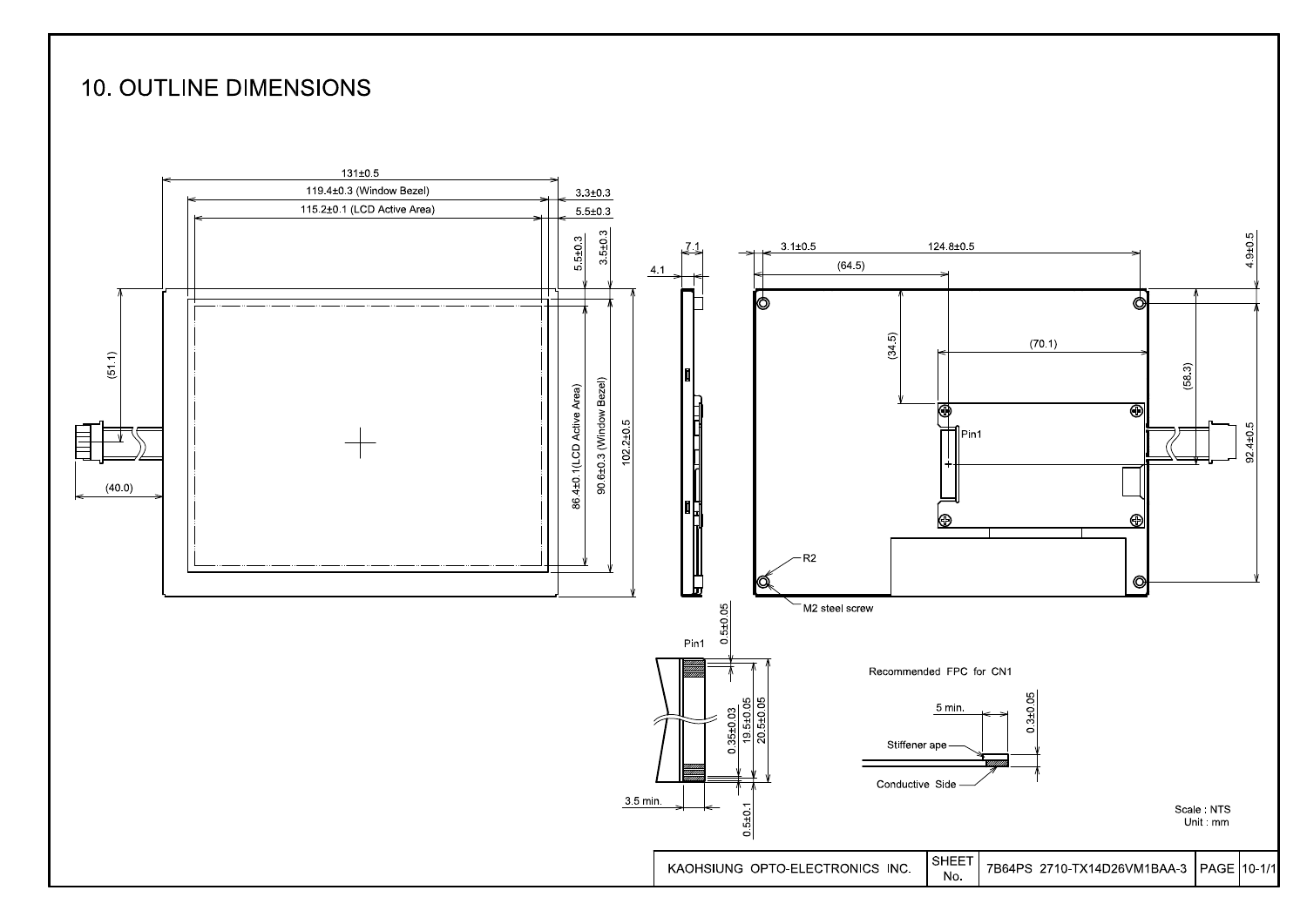## 11. APPEARANCE STANDARD

The appearance inspection is performed in a dark room around 500~1000 lx based on the conditions as below:

- The distance between inspector's eyes and display is 30 cm.
- The viewing zone is defined with angle  $\theta$  shown in Fig. 11.1 The inspection should be performed within 45 $^{\circ}$  when display is shut down. The inspection should be performed within 5 $^{\circ}$  when display is power on.



Fig. 11.1

### 11.1 THE DEFINITION OF LCD ZONE

LCD panel is divided into 2 areas as shown in Fig.11.2 for appearance specification in next section. A zone is the LCD active area (dot area); B zone is the area between A zone and metal frame.

In terms of housing design, B zone is the recommended window area customers' housing should be located in.



Fig. 11.2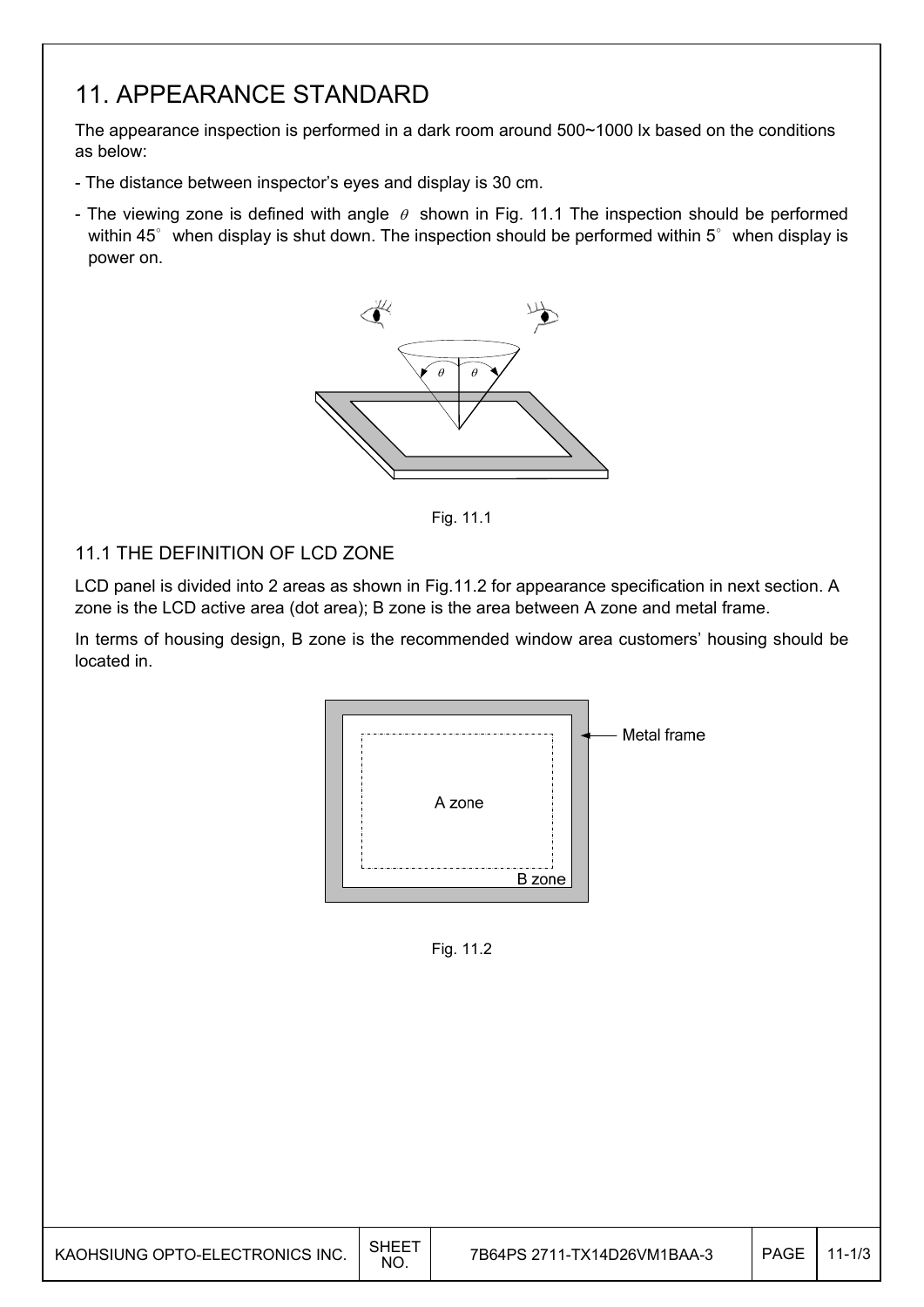### 11.2 LCD APPEARANCE SPECIFICATION

The specification as below is defined as the amount of unexpected phenomenon or material in different zones of LCD panel. The definitions of length, width and average diameter using in the table are shown in Fig. 11.4 and Fig. 11.5.

| Item                  |                                       | Applied zone |                              |                            |                |                |          |
|-----------------------|---------------------------------------|--------------|------------------------------|----------------------------|----------------|----------------|----------|
|                       | Length (mm)                           |              | Width (mm)<br>Maximum number |                            |                | Minimum space  |          |
|                       | $L \le 15$                            | $W \le 0.02$ |                              | Ignored                    |                |                |          |
| Scratches             | $L \leq 15$                           |              | $0.02\!<\!W\!\leq\!0.1$      | 5                          |                |                | A        |
|                       | L > 15                                | 0.1 < W      |                              | $\mathbf 0$                |                | $\blacksquare$ |          |
| Dent                  |                                       |              |                              | Serious one is not allowed |                |                | A        |
| Wrinkles in polarizer |                                       |              |                              | Serious one is not allowed |                |                | A        |
|                       | Average diameter (mm)                 |              |                              |                            | Maximum number |                |          |
|                       |                                       | $D \le 0.3$  |                              |                            | Ignored        |                |          |
| Bubbles on polarizer  | $0.3 < D \le 0.6$                     |              |                              | A                          |                |                |          |
|                       | 0.6 < D                               |              |                              |                            |                |                |          |
|                       |                                       |              |                              |                            |                |                |          |
|                       | Length (mm)                           |              |                              | Width (mm)                 |                | Maximum number |          |
|                       | $L \leq 2.0$                          |              |                              | $W \le 1.5$                |                | 5              | A        |
|                       | L > 2.0                               |              | 1.5 < W                      |                            |                | $\mathbf 0$    |          |
| 1) Stains             |                                       |              |                              |                            |                |                |          |
| 2) Foreign Materials  | Average diameter (mm)                 |              | Maximum number               |                            |                | Minimum Space  |          |
| 3) Dark Spot          | $D \leq 0.2$                          |              |                              | Ignored                    |                |                |          |
|                       | 0.2 < D < 0.6                         |              |                              | 4                          |                |                | A        |
|                       | $0.6 \leq D$                          |              |                              | $\Omega$                   |                |                |          |
|                       | Those wiped out easily are acceptable |              |                              |                            |                |                |          |
|                       |                                       |              | Area()                       | Area(2)                    |                | Maximum number |          |
| Dot-Defect            | Bright dot-defect                     |              | 1 dot                        | 2 dot                      |                | 3 dot          | A        |
|                       | Dark dot-defect                       |              | 2 dot                        | 3 dot                      |                | 4 dot          | (Note 1) |
|                       | Bright + Dark point                   |              | 3 dot                        | 4 dot                      |                | 5 dot          |          |

Note 1: The Dot-Defect inspection within A zone (active area) would be divided into area  $(1, 2)$  as Fig. 11.3 shown.



Fig. 11.3

| KAOHSIUNG OPTO-ELECTRONICS INC. | SHEE<br>NO. | 7B64PS 2711-TX14D26VM1BAA-3 | <b>PAGE</b> |  |
|---------------------------------|-------------|-----------------------------|-------------|--|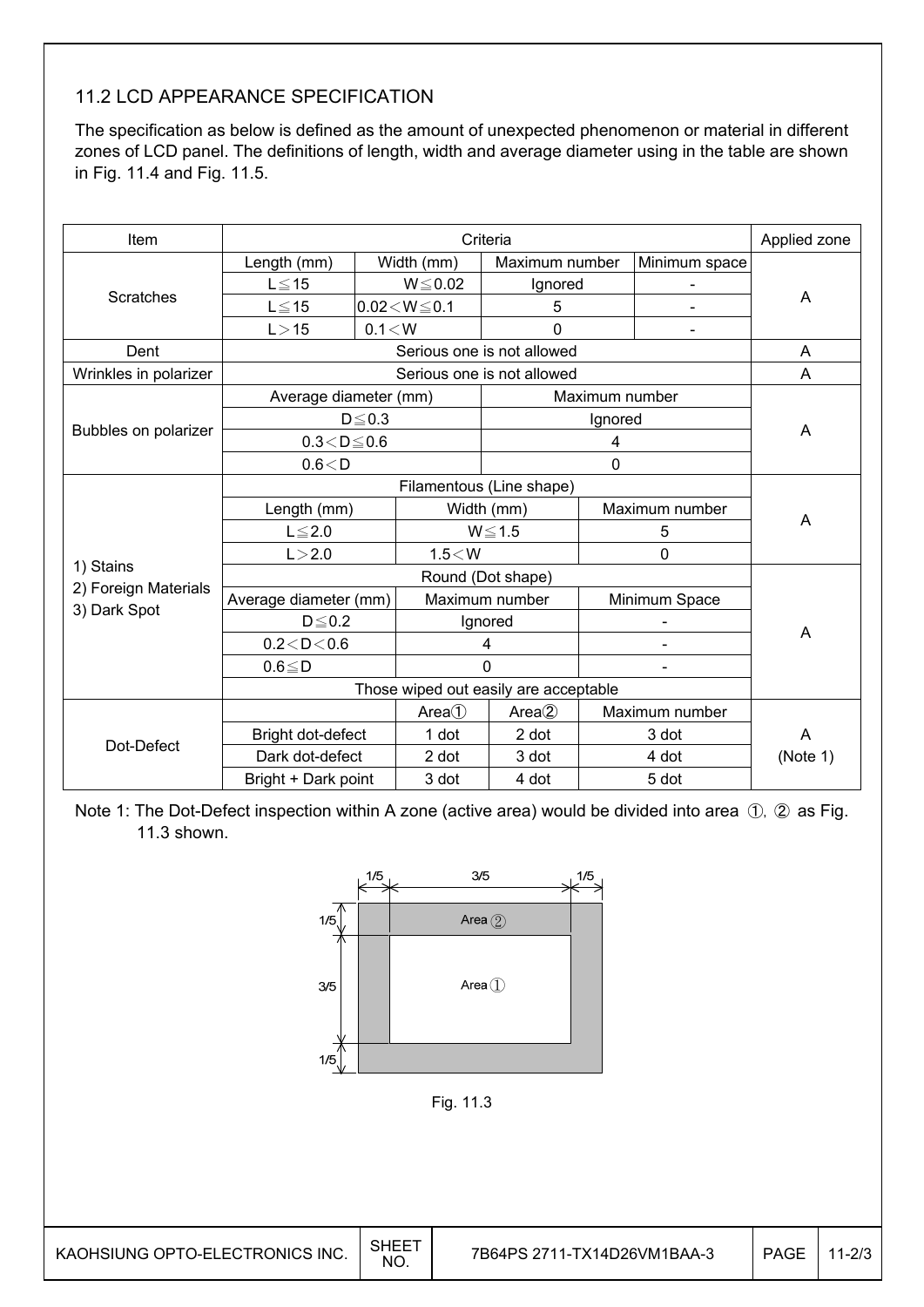

Fig 11.4

Fig 11.5

| KAOHSIUNG OPTO-ELECTRONICS INC. | <b>SHEET</b><br>NO. | 7B64PS 2711-TX14D26VM1BAA-3 | <b>PAGE</b> | $11 - 3/3$ |
|---------------------------------|---------------------|-----------------------------|-------------|------------|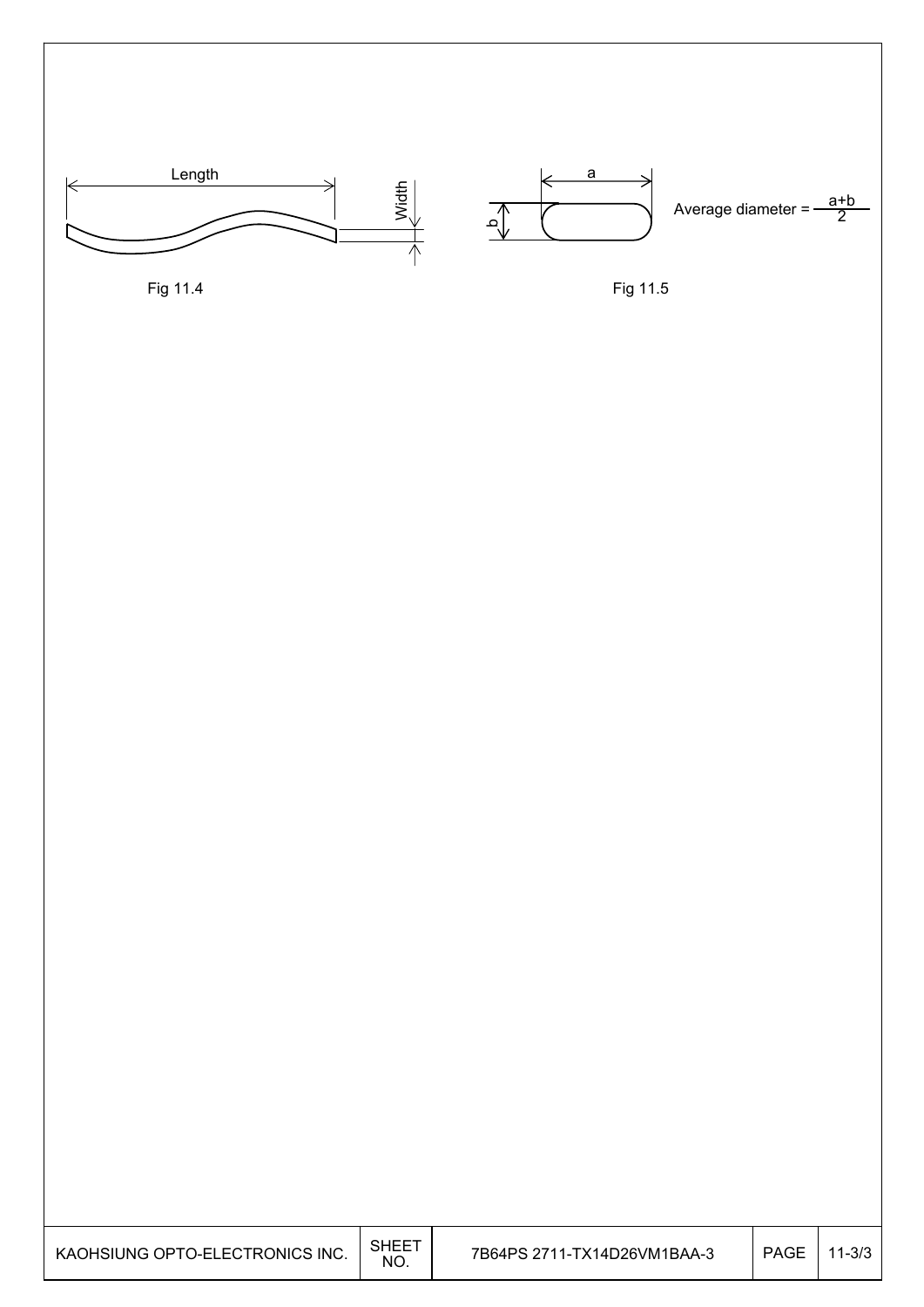## 12. PRECAUTIONS

#### 12.1 PRECAUTIONS of ESD

- 1) Before handling the display, please ensure your body has been connected to ground to avoid any damages by ESD. Also, do not touch display's interface directly when assembling.
- 2) Please remove the protection film very slowly before turning on the display to avoid generating ESD.

#### 12.2 PRECAUTIONS of HANDLING

- 1) In order to keep the appearance of display in good condition, please do not rub any surfaces of the displays by using sharp tools harder than 3H, especially touch panel, metal frame and polarizer.
- 2) Please do not stack the displays as this may damage the surface. In order to avoid any injuries, please avoid touching the edge of the glass or metal frame and wore gloves during handling.
- 3) Touching the polarizer or terminal pins with bare hand should be avoided to prevent staining and poor electrical contact.
- 4) Do not use any harmful chemicals such as acetone, toluene, and isopropyl alcohol to clean display's surfaces.
- 5) Please use soft cloth or absorbent cotton with ethanol to clean the display by gently wiping. Moreover, when wiping the display, please wipe it by horizontal or vertical direction instead of circling to prevent leaving scars on the display's surface, especially polarizer.
- 6) Please wipe any unknown liquids immediately such as saliva, water or dew on the display to avoid color fading or any permanent damages.
- 7) Maximum pressure to the surface of the display must be less than  $1.96 \times 10^4$  Pa. If the area of applied pressure is less than  $1 \text{ cm}^2$ , the maximum pressure must be less than 1.96N.

| KAOHSIUNG OPTO-ELECTRONICS INC. | SHEE<br><b>NO</b> | 7B64PS 2712-TX14D26VM1BAA-3 | PAGE | $12 - 1/2$ |
|---------------------------------|-------------------|-----------------------------|------|------------|
|---------------------------------|-------------------|-----------------------------|------|------------|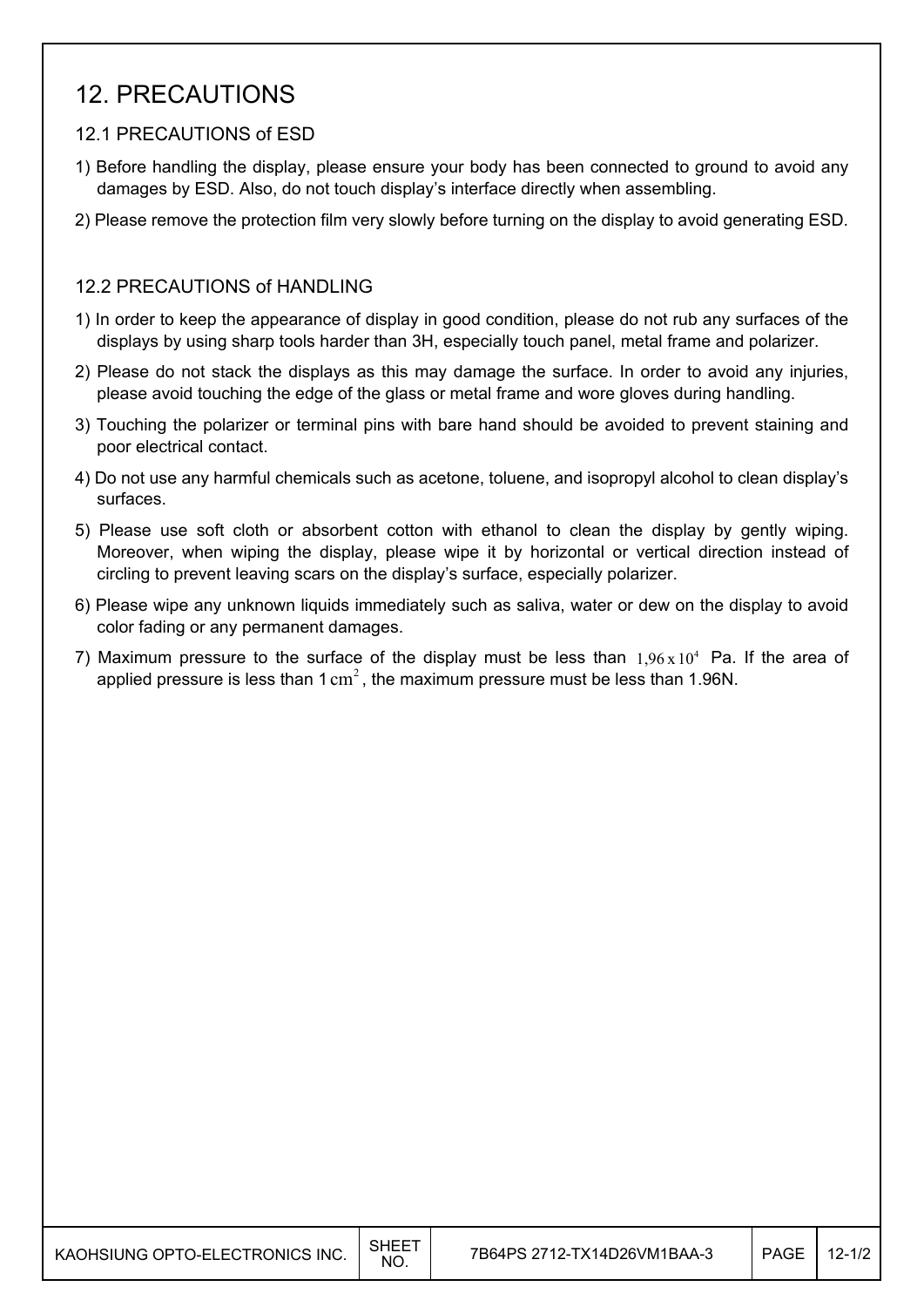### 12.3 PRECAUTIONS OF OPERATING

- 1) Please input signals and voltages to the displays according to the values defined in the section of electrical characteristics to obtain the best performance. Any voltages over than absolute maximum rating will cause permanent damages to this display. Also, any timing of the signals out of this specification would cause unexpected performance.
- 2) When the display is operating at significant low temperature, the response time will be slower than it at  $25^\circ$ . In high temperature, the color will be slightly dark and blue compared to original pattern. However, these are temperature-related phenomenon of LCD and it will not cause permanent damages to the display when used within the operating temperature.
- 3) The use of screen saver or sleep mode is recommended when static images are likely for long periods of time. This is to avoid the possibility of image sticking.
- 4) Spike noise can cause malfunction of the circuit. The recommended limitation of spike noise is no bigger than  $\pm$  100 mV.

### 12.4 PRECAUTIONS of STORAGE

If the displays are going to be stored for years, please be aware the following notices.

- 1) Please store the displays in a dark room to avoid any damages from sunlight and other sources of UV light.
- 2) The recommended long term storage temperature is between 10  $\text{C}^{\circ}$  ~35  $\text{C}^{\circ}$  and 55%~75% humidity to avoid causing bubbles between polarizer and LCD glasses, and polarizer peeling from LCD glasses.
- 3) It would be better to keep the displays in the container, which is shipped from KOE, and do not unpack it.
- 4) Please do not stick any labels on the display surface for a long time, especially on the polarizer.

| KAOHSIUNG OPTO-ELECTRONICS INC. | <b>SHEET</b><br>NO. | 7B64PS 2712-TX14D26VM1BAA-3 | PAGE | $12 - 2/2$ |
|---------------------------------|---------------------|-----------------------------|------|------------|
|---------------------------------|---------------------|-----------------------------|------|------------|